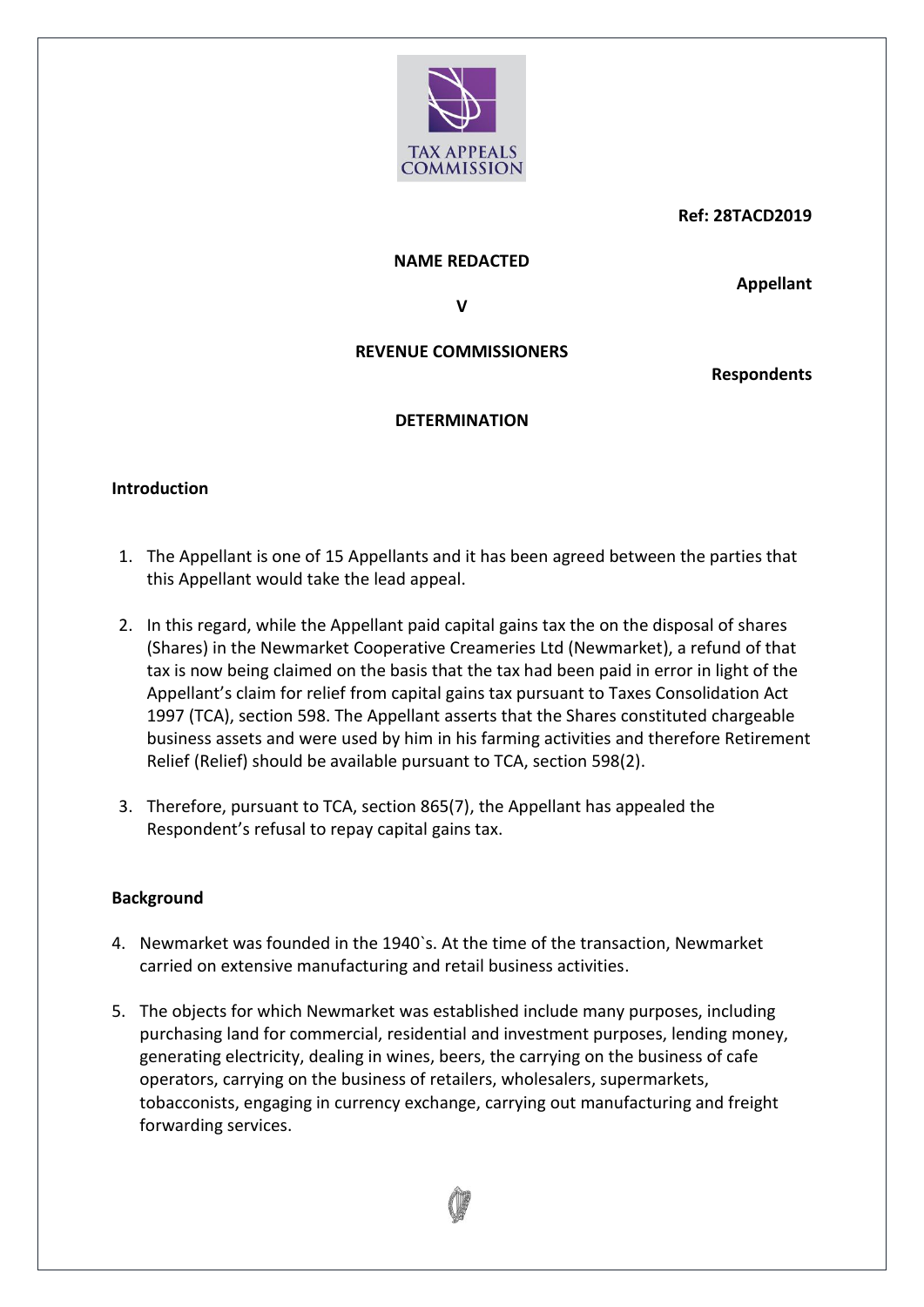

- 6. During the latter part of 2010 the Kerry Group, through its wholly owned subsidiary Kerry Creameries Ltd, (Kerry) acquired all of the Shares in Newmarket in a takeover (Takeover) transaction for a consideration of €421.00 per share.
- 7. At the time of the Takeover, Newmarket had 677 shareholders of whom 147 were dairy farmers supplying raw milk to Newmarket. Some of the appellants who were supplying milk to Newmarket as "*Active Milk Suppliers*" only became members of Newmarket shortly before the Takeover on 22<sup>nd</sup> October 2010.
- 8. As such, the additional share allocation in 2010 was only awarded to "*Active Milk Suppliers*" irrespective of whether they were members of Newmarket prior to the Takeover. Furthermore, the additional shares did not issue to existing members who were not "A*ctive Milk Suppliers*" at time of the Takeover.
- 9. The Appellant received **€ Amount Redacted** in respect of his disposal of the Shares as a result of Takeover.
- 10. On the  $11<sup>th</sup>$  November 2011 a Return was filed on behalf of the Appellant disclosing sale proceeds of **€ Amount Redacted** resulting in a capital gains tax liability of **€ Amount Redacted**. The capital gains tax was paid by the Appellant.
- 11. Subsequently, on the 28<sup>th</sup> April 2014, the Appellant's agent wrote seeking repayment of the capital gains tax previously paid on the basis that relief under TCA, section 598 applied to the disposal.
- 12. Following correspondence between the parties, the Respondent asserted that the Appellant did not submit a valid claim for the purposes of TCA, section 865. The Respondent also determined that shares were not qualifying assets for the purposes of TCA, section 598 and refused the Appellant's claim to repayment.

## **Legislation**

## *Taxes Consolidation Act*

- 13. A claim for a refund of tax overpaid, subject to a 4-year claim limitation period, is governed by TCA, section 865. The basis upon which a claim can be made is contained in subsection 1(b) and states:
	- *"(i) where a person furnishes a statement or return which is required to be delivered by the person in accordance with any provision of the Acts for a chargeable period, such a statement or return shall be treated as a valid claim in relation to a repayment of tax where –*

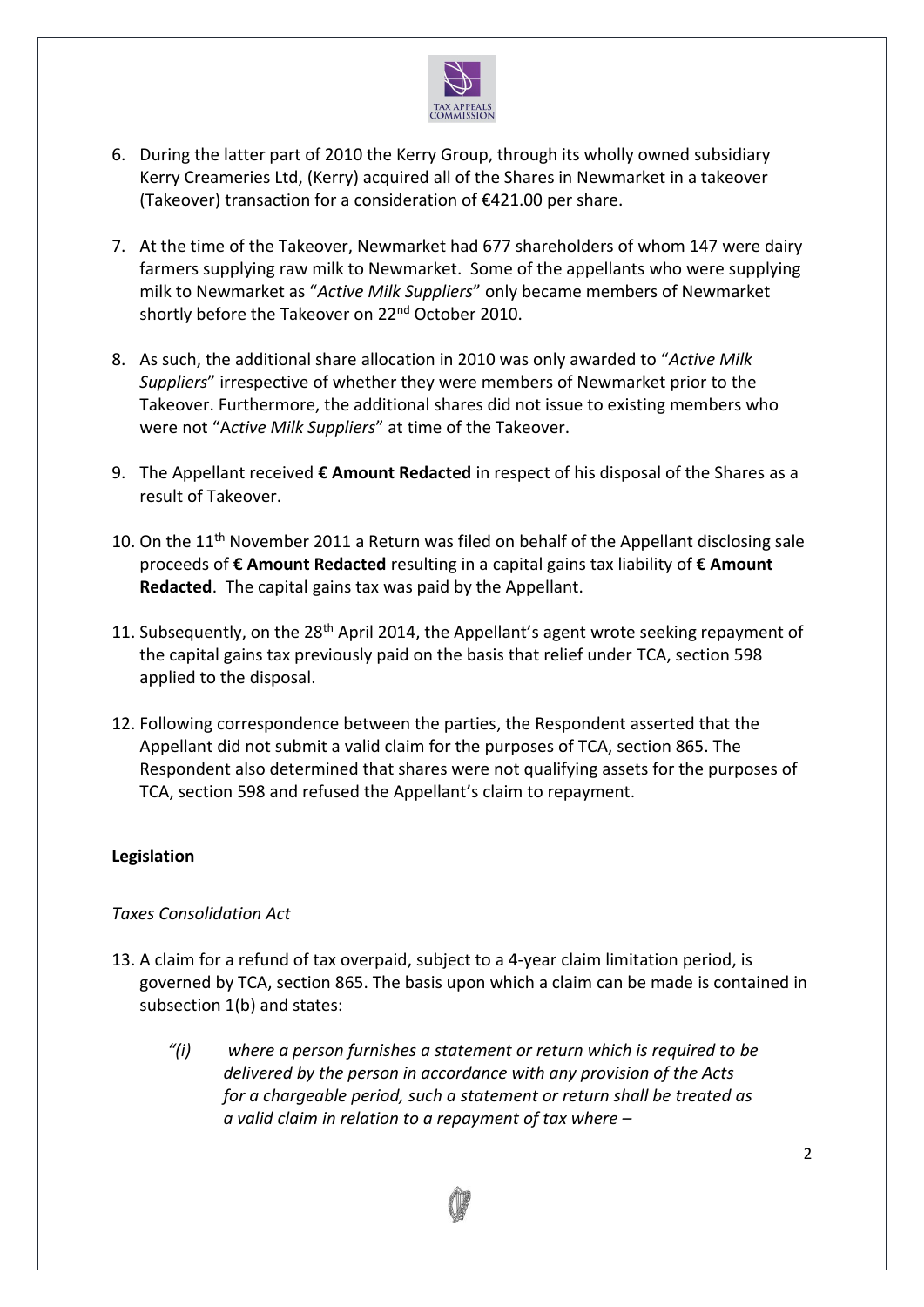

- *(I) all the information which the Revenue Commissioners may reasonably require to enable them determine if and to what extent a repayment of tax is due to the person for that chargeable period is contained in the statement or return, and*
- *(II) the repayment treated as claimed, if due—*

*(A) would arise out of the assessment to tax, made at the time the statement or return was furnished, on foot of the statement or return, or*

*(B) would have arisen out of the assessment to tax, that would have been made at the time the statement or return was furnished, on foot of the statement or return if an assessment to tax had been made at that time,* 

- *(ii) where all information which the Revenue Commissioners may reasonably require, to enable them determine if and to what extent a repayment of tax is due to a person for a chargeable period, is not contained in such a statement or return as is referred to in subparagraph (i), a claim to repayment of tax by that person for that chargeable period shall be treated as a valid claim when that information has been furnished by the person, and*
- *(iii) to the extent that a claim to repayment of tax for a chargeable period arises from a correlative adjustment, the claim shall not be regarded as a valid claim until the quantum of the correlative adjustment is agreed in writing by the competent authorities of the two Contracting States."*
- 14. The right of appeal in respect of the decision by the Respondent to deny a refund is governed by subsection 7 and states:

"*Where any person is aggrieved by a decision of the Revenue Commissioners on a claim to repayment by that person, in so far as that decision is made by reference to any provision of this section, the person may appeal the decision to the Appeal Commissioners, in accordance with section 949I, within the period of 30 days after the date of the notice of that decision".*

15. Therefore, if the Appellant has made a "*valid claim*", a consideration of TCA, section 598 is required. That section provides for relief to an individual on the disposal of all or part of the qualifying assets of his or her business, provided the individual is aged 55 years or more at the date of disposal.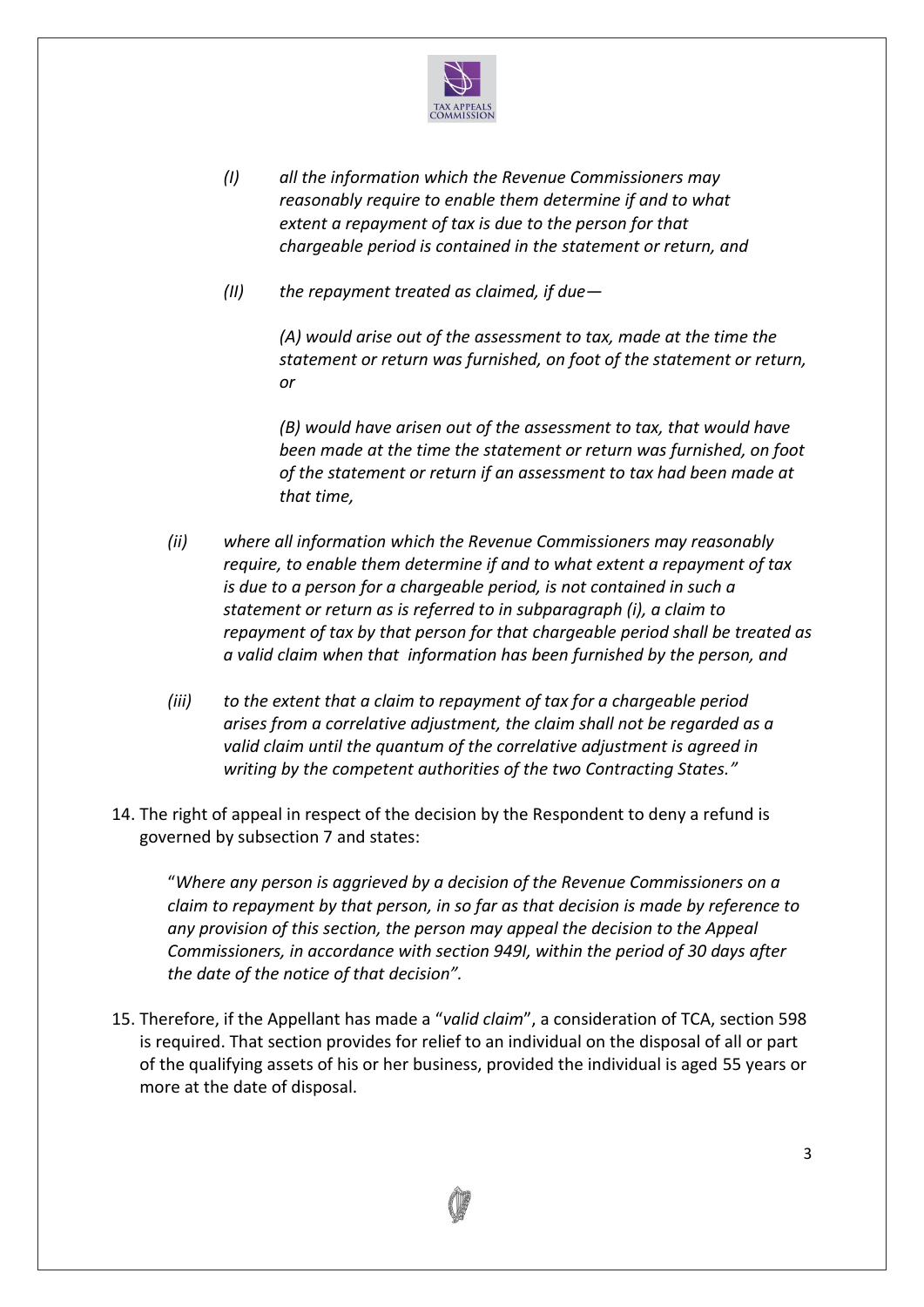

16. TCA, section 598(2)(a) sets out the relief and states:

*"Subject to this section, where an individual who has attained the age of 55 years disposes of the whole or part of his or her qualifying assets, then –*

- *(i) if the amount or value of the consideration for the disposal does not exceed €750,000, relief shall be given in respect of the full amount of capital gains tax chargeable on any gain accruing on the disposal…*"
- 17. *"Chargeable Business Asset*" is defined in subsection 1 to mean:

"*an asset (including goodwill but not including shares or securities or other assets held as investments) which is, or is an interest in, an asset used for the purposes of farming, or a trade, profession, office or employment, carried on by –*

- *(i) the individual,*
- *(ii) individual's family company, or*
- *(iii) a company which is a member of a trading group of which the holding company is the individual's family company, other than an asset on the disposal of which no gain accruing would be a chargeable gain*"

18. The meaning of "*qualifying assets"* is also set out in TCA, section 598(1) to include:

- *"(i) "chargeable business assets of the individual, which, apart from tangible movable property, he or she has owned for a period of not less than 10 years ending with the disposal, and which have been his or her chargeable business assets throughout the period of 10 years ending with that disposal,*
- *(ii) (I) the shares or securities, which the individual has owned for a period of not less than 10 years ending with the disposal, being shares or securities of a relevant company that is a company—*
	- *(A) which has been a trading company, or a farming company, and the individual's family company, or*
	- *(B) which has been a member of a trading group, of which the holding company is the individual's family company,*

*during a period of not less than 10 years ending with the disposal and the individual has been a working director of the relevant company for a period of not less than 10 years during which period he or she has* 

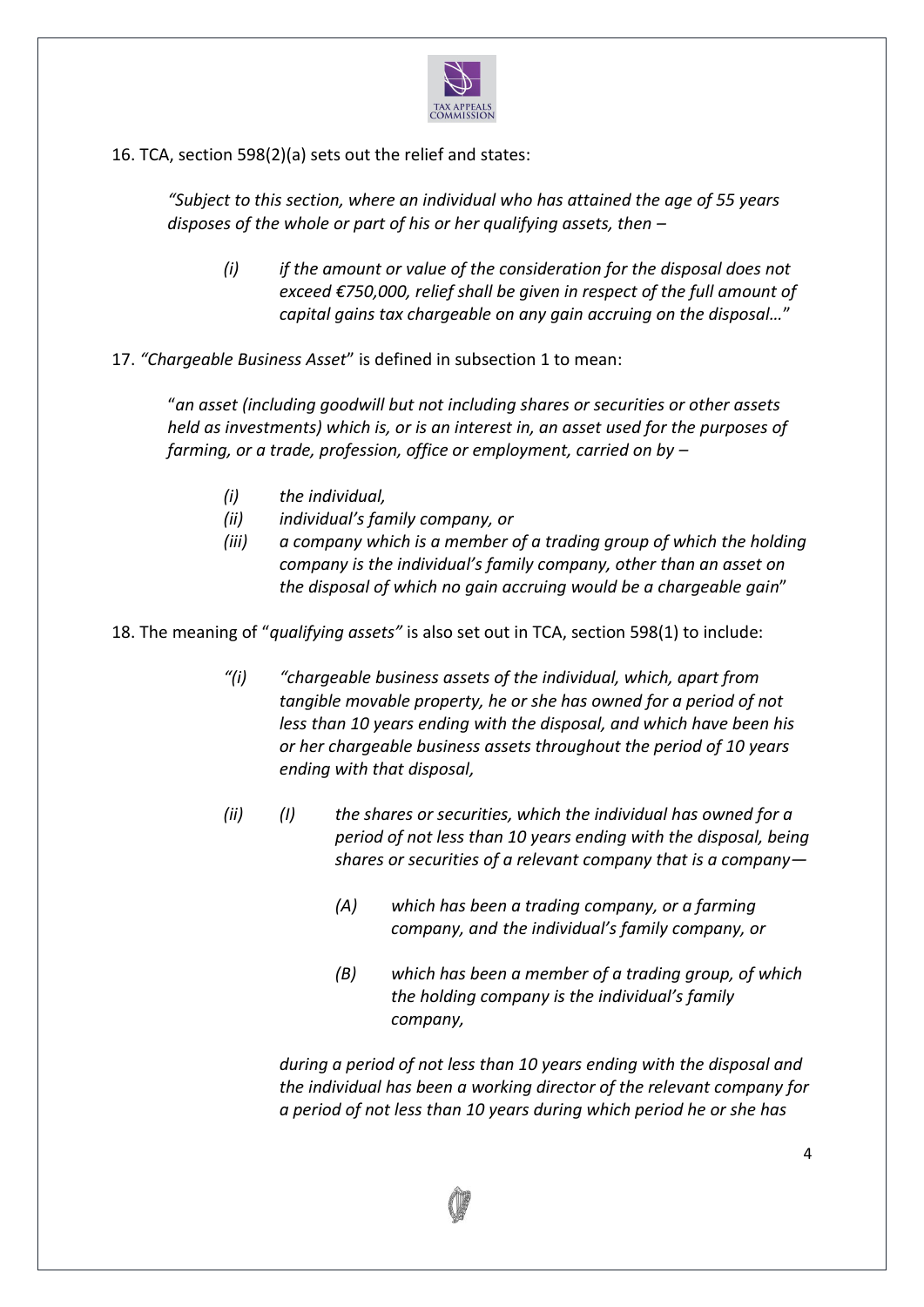

*been a fulltime working director of the relevant company for a period of not less than 5 years, and*

*….."*

19. TCA, section 654(1) provides the following definitions:

*"farming* "*farming farm land, that is, land in the State wholly or mainly occupied for the purposes of husbandry, other than market garden land*"

…

*"occupation" in relation to any land other than market garden land, means having the use of that land or having the right by virtue of any easement (within the meaning of section 96) to graze livestock on that land*"

## **Evidence**

*Mr. Sean Myers expert witness for the Appellant*

20. Mr Myers gave evidence as follows:

- a) he was employed by the Irish Co-Operative Organisation Society (ICOS) for 40 years as the Munster representative. The ICOS is the central organisation for farming cooperatives in the country. He stated that ICOS was a central organisation which was funded by the co-operatives on an affiliation fee basis. In cross examination he stated that he was not a member of the Newmarket but that as an ICOS representative he would have attended shareholder meetings and some board meetings including those held at the time of the Takeover.
- b) His role in ICOS involved advising on rules of procedure and dealing with shareholder disputes. He said that ICOS had assisted in the establishment of creameries throughout the country to establish plants for the manufacture of butter and cheese. He said that co-operatives were formed in the early part of the twentieth century and financed by local farmers who were required to contribute £1 per cow in return for a share in the co-operative.
- c) He said that prior to the introduction of the milk quota system in 1983, farmers had to apply for shares in order to sell milk to the co-operative. In cross examination, he confirmed that there was no obligation on a milk supplier to be a shareholder to supply milk to Newmarket. He stated that there could have been a policy of the board not to accept milk from non-members but he could not testify to this effect.

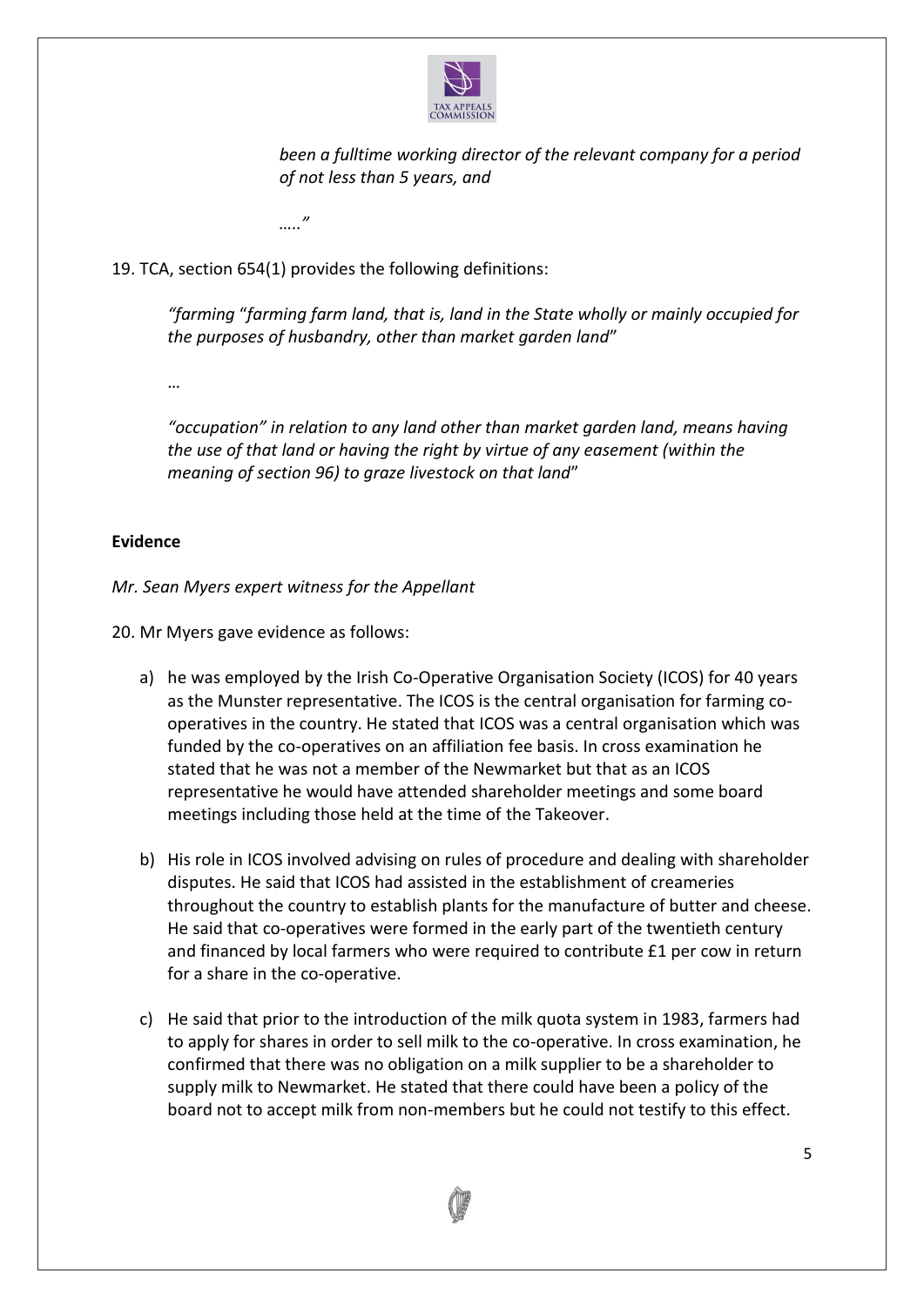

- d) He stated that it was very important for farmers to have a guaranteed outlet as milk was perishable product and as such the Shares in Newmarket facilitated a farmer's farming activities. He confirmed that the board of the co-operative controlled the admission of membership and succession to shares.
- e) He proceeded to state that between 1983 to 2015 the entitlement to sell milk to Newmarket was linked to the milk quota that a farmer had and not to the famer's shareholding in Newmarket. He said that in 1983, the co-ops had no *"great requirement for funds*". He confirmed that the introduction of the milk quota system in 1983 was a "*game changer*".
- f) He confirmed that there was no obligation on Newmarket to buy milk in excess of a farmer's quota. He also confirmed that the milk quota was the licence to supply milk to Newmarket rather than the holding of the shares.
- g) He confirmed that Rule 20 made clear that bonus shares could issue to "*active milk suppliers*." He stated that he did not know if the Appellant supplied milk to the Newmarket. He stated that at the time of the Takeover all shareholders received consideration from Kerry regardless of whether they were "*active milk suppliers"*. He confirmed that he did not know the number of shareholders who were farmers at the time of the Takeover.
- h) In relation to dividend entitlement, he confirmed that interest could be paid on the shares which was capped at 5% of the nominal value of the shares. In crossexamination he accepted that if paid, the interest would have been a substantial sum. He said that additional shares or bonus shares could issue to members linked to the number of shares the member owned or alternatively the amount of milk supplied in the preceding year or other criteria stipulated. He indicated that such shares ranked *pari-passu* with the existing shares. He confirmed he was not using the term bonus share in a technical tax sense.

## *The Appellant*

- 21. The Appellant gave evidence as follows:
	- a) He was involved in beef and dairy farming since the time he inherited the Shares in Newmarket in 1988 following the death of his mother. He accepted that the bonus shares issued at the time of the Takeover were not held by him for 10 years. He also accepted the Shares that he acquired in December 2001 were not held by him for 10 years.

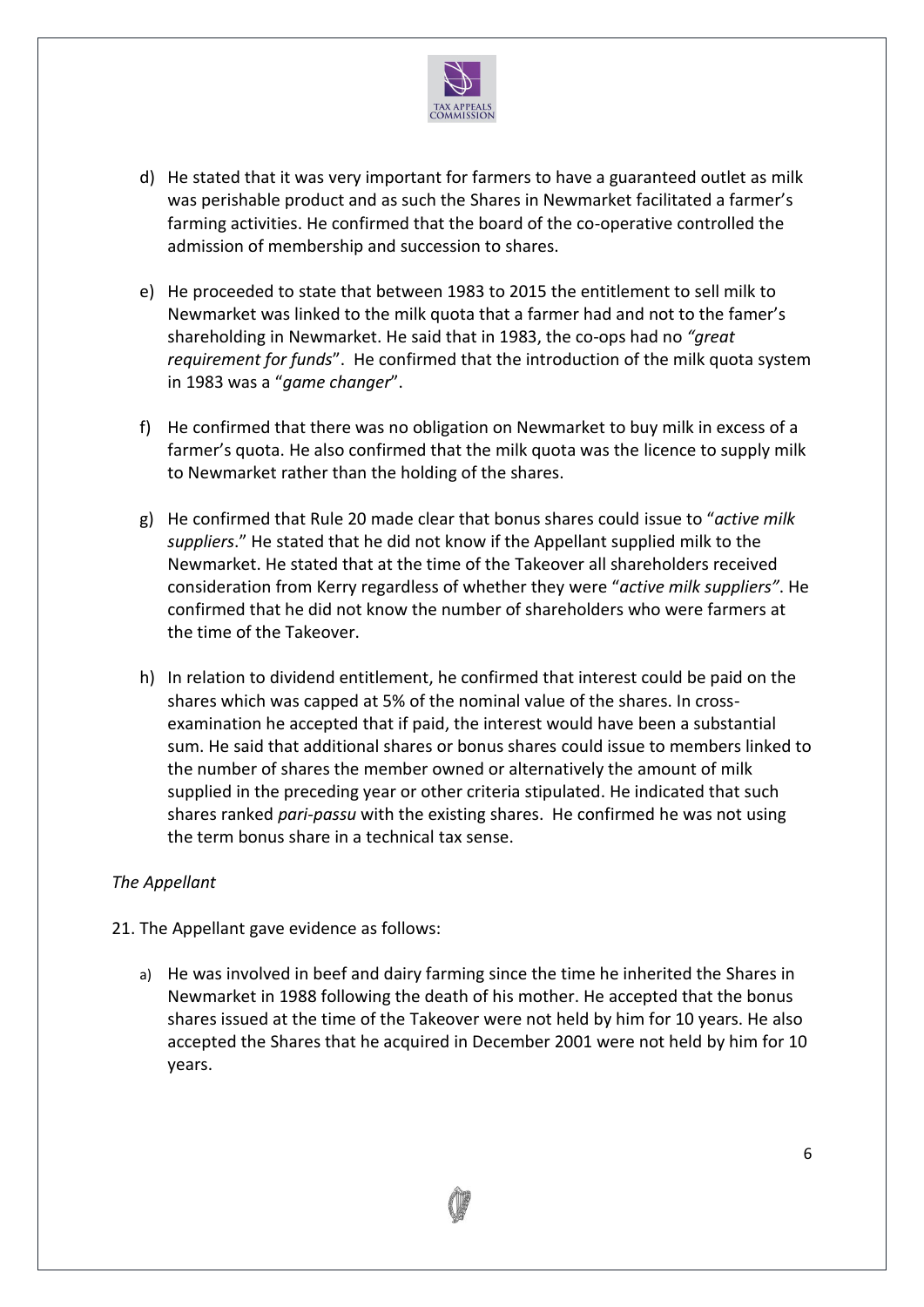

- b) He said that the milk quota system introduced in 1983 was linked with the milk yield of 1982. He stated that if there was milk in excess of the quota there was no guarantee that Newmarket would buy the milk. He confirmed there was a fine for milk produced in excess of the quota held by a farmer.
- **c)** It was his understanding that only members of Newmarket could supply milk to the co-operative. However, he conceded that this perception may not have been accurate in light of the evidence of Mr Myers.

## **Submissions**

## *Appellant*

22. The Appellant made the following submissions:

- a) At the time of disposal of the Shares, he was aged over 55, had held the Shares as qualifying assets for a period of not less than 10 years and were used for the purposes of farming and were not held as investments. Therefore, the relieving provisions of TCA, section 598(2) applied to the entire proceeds of **€ Amount Redacted**.
- b) The number of Shares allocated by Newmarket was connected to the number of animals owned by the Appellant. In this regard, TCA, section 598 requires that the chargeable business asset be, or be an interest in, an asset used for the purposes of *inter alia*, farming. TCA, section 654 defines farming as "*farming, farm land, that is land in the State wholly or mainly occupied for the purposes of husbandry, other than market gardening*". The requirement that the land had to be occupied wholly or mainly for the purposes of husbandry reflects a long standing distinction in tax law between profits resulting from the taxpayer's occupation of the land and profits from an activity in which occupation of the land is merely incidental.
- c) Husbandry is an old fashioned term and one which is not defined in the act. In *Keir v Gillespie*, 1920SC 67 at 69, Lord Skerrington stated that:

*"the primal and natural meaning of the term "husbandry" as applied to land includes all those acts of it which are commonly described as "farming", the rearing of sheep and cattle and the production of milk are generally recognised as within the province of the husbandman. In Re: Cavan Co Operative Society Ltd Kenny J stated "In common parlance lands devoted to grazing sheep are occupied "for purposes of husbandry" and a sheep farmer is a husbandman in the ordinary acceptance of the term".*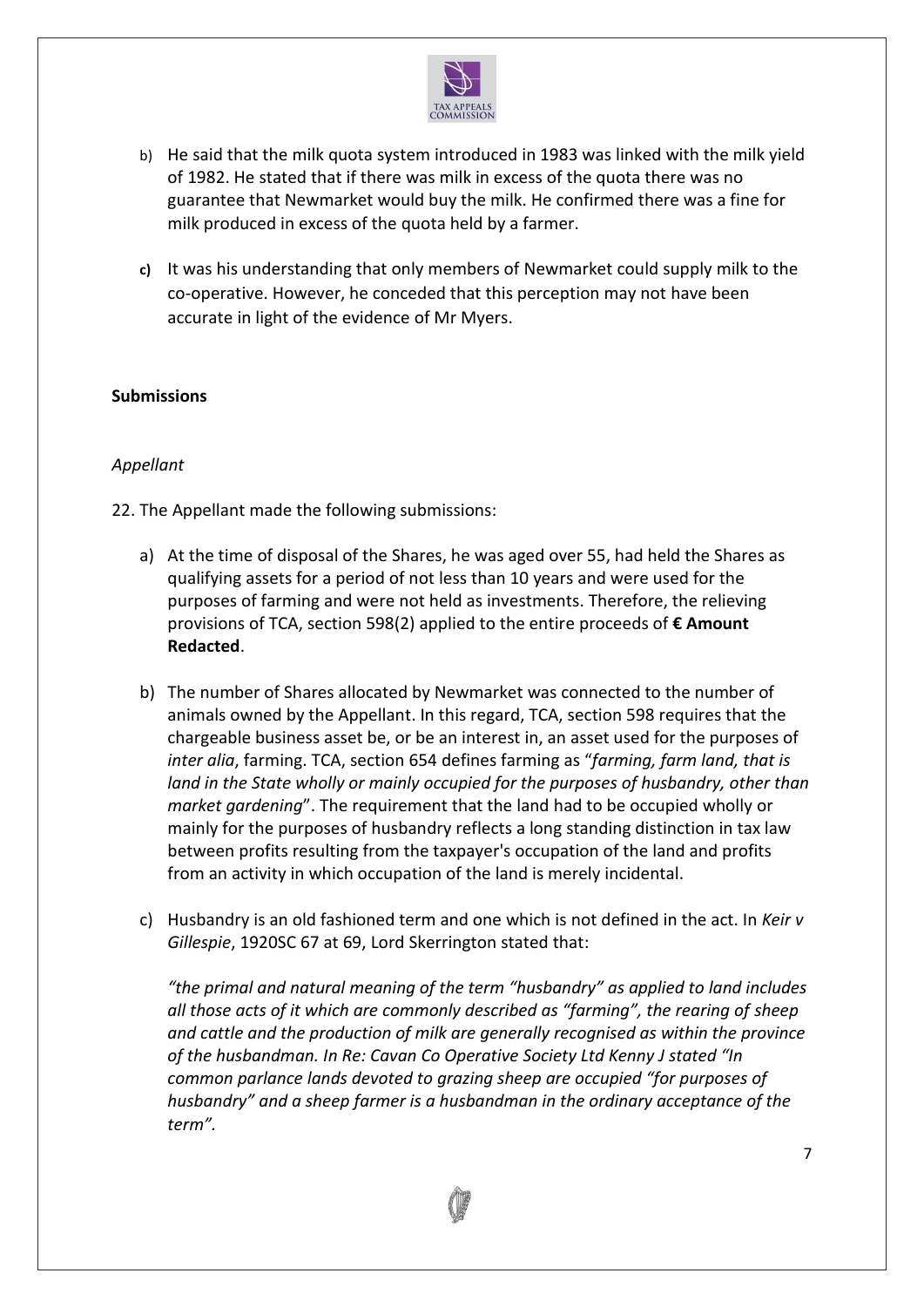

- d) Land is occupied for the purposes of husbandry if the trade carried on by the occupier *"depends to a material extent on the industrial or commercial use of the fruits (natural or artificial) of the lands so occupied'*, Lean & Dickson vs Ball per Lord Clyde LP.
- e) The Appellant used the Shares for the purposes of farming to facilitate the sale of milk. The holding of Shares in the Newmarket guaranteed the purchase of milk from the holder.
- f) The Appellant argued that the Respondent's submission that "*the shares were not required or necessary at all by reason of any use for the purposes of farming*" goes well beyond the requirement of the legislation. What the legislation requires is that the asset be used for the purposes of farming, not that the Shares be required or were necessary for the purposes of farming. Therefore, it was irrelevant if the Shares had another use.
- g) The Respondent's argument that Newmarket is not a company engaged in, or only in matters relating to farming has no bearing in this appeal. Rather the issue is whether the Appellant falls within the provisions of TCA, section 598 and whether the Shares are assets used for the purposes of farming.
- h) In applying the relevant caselaw, the words of tax legislation should be given their natural meaning without adding to or deleting. In this regard, the Appellant relied on the following passage from *Cape Brandy Syndicate v IRC* [1921] 1 KB 64 where Rowlatt J said:

*"In a Taxing Act one has to look merely at what is clearly said. There is no room for any intendment. Them is no equity about a tax. There is no presumption as to a tax. Nothing is to be read in, nothing is to be implied. One can only look fairly at the language used".* 

i) When considering the interpretation of tax statues, the starting point is generally the judgement of Kennedy CJ in *Doorley v Revenue Commissioners* [1933] IR 750 at page 765 of the aforesaid judgment, the Chief Justice held that:

> *"The duty of the court, as it appears to me, is to reject an a priori line of reasoning and to examine the text of the taxing act in question and determine whether the tax in question is thereby imposed expressly and in clear and unambiguous terms...for no person is to be subject to taxation unless brought within the letter of the taxing statute, that is...as interpreted with the assistance of the ordinary canons of interpretation applicable to the Acts of Parliament."*

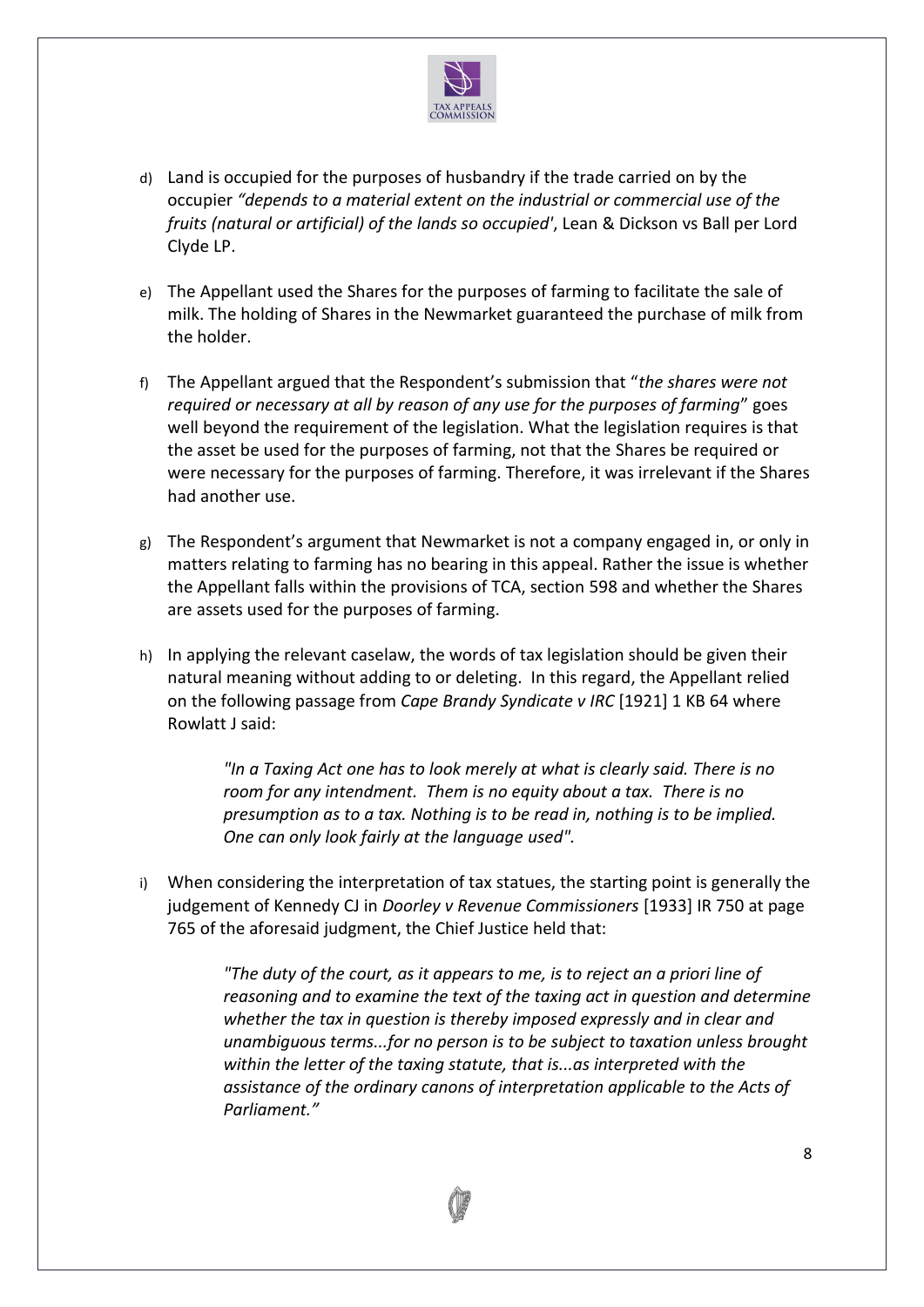

j) In *Kiernan v Revenue Commissioners* [1981] IR 117 the Supreme Court held that there were three basic rules of interpretation:

> *"First, if the statutory provision is one directed to the public at large, rather than to a particular class who may be expected to use the word or expression in question in either a narrowed or an extended connotation, or as a term of art, then, in the absence of internal evidence suggesting the contrary, the word or expression should be given its ordinary or colloquial meaning. …. Secondly, if a word or expression is used in a statute creating a penal or taxation liability, and there is looseness or ambiguity attaching to it, the word should be construed strictly so as to prevent a fresh imposition of liability from being created unfairly by the use of oblique or slack language… Thirdly, when the word which requires to be given its natural and ordinary meaning is a simple word which has a widespread and unambiguous currency, the judge construing it should draw primarily on his own experience of its use."*

- k) In *Gaffney v Revenue Commissioners* [2013] the High Court stated that the Revenue Commissioners agreed that the principles applicable to the construction of tax statutes are those set out in *Doorley and Kiernan.*
- l) Furthermore, in *Minster for Justice, Equality and Law Reform v Devine* [2015] IECA 182 the Court of Appeal held that:

*"It is well established that such Statutes must be construed strictly in order to give the benefit of the doubt to the individual as against the State. The application of the presumption beyond criminal statutes was emphasised by O'Higgins J in Mullins v Hartnett when he said "penal statutes are not only criminal statutes but only statutes that impose a detriment".*

- m) Therefore, when construing a tax statute, one must give effect to the words used, but this does not mean that the court is prohibited from having regard to the context of the words used in order to determine their meaning. The function of the courts in interpreting a statute of the Oireachtas is, however, strictly confined to ascertaining the true meaning of such statutory provision, resorting in cases of doubt or ambiguity to a consideration for the purpose and intention of the legislature to be inferred from other provisions of the statute involved, or even of other statutes expressed to be construed with it. The courts have not got a function to add to or delete from express statutory provisions so as to achieve objectives which to the courts appear desirable.
- n) In *Mullins v Hartnett* the High Court quoted from Bennion's seminal publication on the interpretation of legislation, where the author notes:

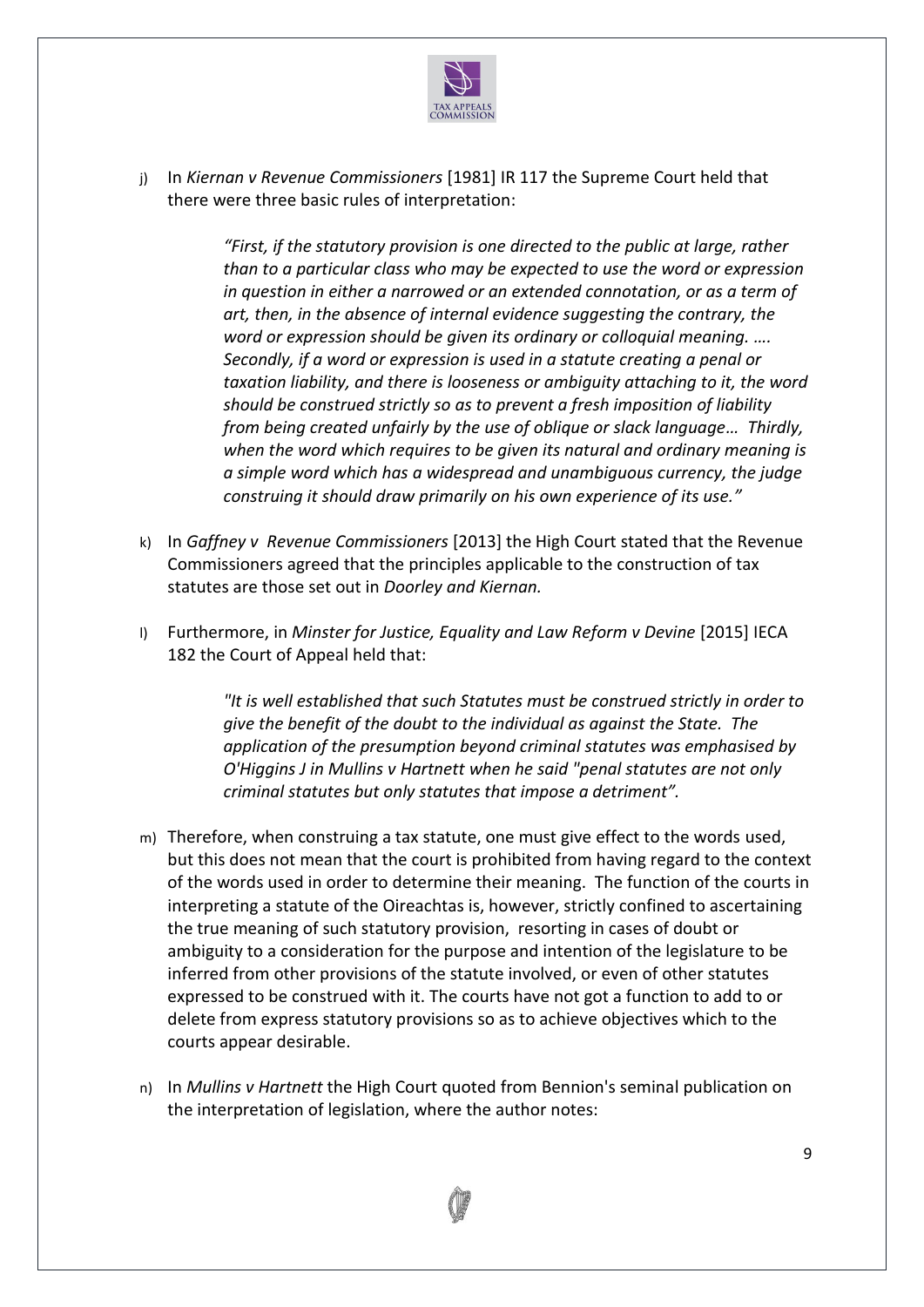

*"The true principle has never been that 'a penal statute must be construed strictly' (though it is often stated in such terms). The correct formulation is that a penal statute must be construed with due regard to the principle against doubtful penalization, along with all other relevant criteria."*

o) Reference was thereafter made to Maxwell on the Interpretation of Statutes:

*"The effect of the rule of strict construction might be summed up by saying that, where an equivocal word or ambiguous sentence leaves a reasonable doubt of its meaning which the canons of interpretation fail to solve, the benefit of the doubt should be given to the subject against the legislature which has failed to explain itself. If there is no ambiguity, and the act or omission in question falls clearly within the mischief of the statute, the construction of the penal statute differs little, if at all, from that of any other."*

p) In *Fingleton v Central Bank* [2016] IEHC 1, Noonan J. stated:

*"Penal statutes will be construed strictly in favour of the party subject to the penalty. Of course when where penal statutes are concerned, the court's function is to ascertain the meaning of the words used aided, if necessary, by the relevant rules of construction. This is clearly expressed in the words of Plowman J in HPC Productions Ltd. In every case the question is simply what is the meaning of the words which the statute has used to describe the prohibited act or transaction? If these words have a natural meaning, that is their meaning. And such meaning is not to be extended by any reasoning based on the substance of the transaction. If the language of the statute is equivocal and there are two reasonable meanings of that language, the interpretation which will avoid the penalty is to be adopted."*

- q) Therefore if there are two reasonable meanings, the interpretation which will avoid the penalty is the approach to be adopted. Therefore, the natural meaning of "*not including shares or securities or other assets held as investments*" is that the exclusion is limited to assets which are held as investments, shares or securities being itemised as typical examples.
- r) Reference was thereafter made to the Respondent's argument that shares of any nature, be they held as investments or otherwise, are excluded based on the UK Special Commissioner decision in *Durrant v Inland Revenue Commissioners* (1995) STC (SCD)145*.* It was therefore submitted that Special Commissioner decisions are not legally binding decisions in the UK and accordingly are not binding decisions in Ireland.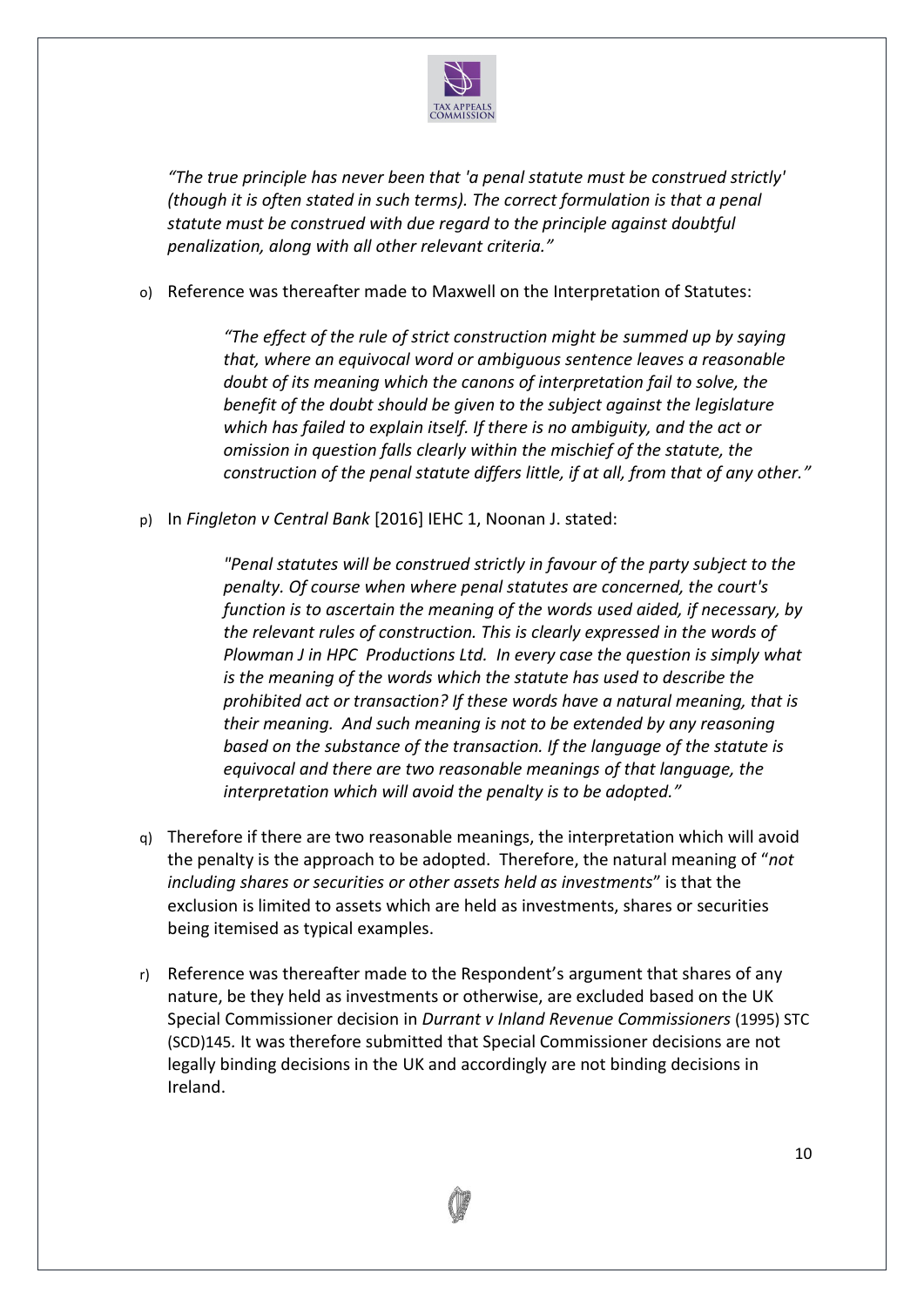

- s) Furthermore, the decision in *Durrant* identified two or even three possible ways of reading the words "*not including shares or securities or other assets held as investment*". Accordingly, applying the rules of construction, and in particular that rule which states that where there are two reasonable meanings, the approach to be adopted is the one that avoids the penalty.
- t) As a result of the restrictions contained in the Rules of Newmarket, the Shares were not commercially tradable assets and as such could not have been held for investment purposes. As such, the Shares were not held as investments and are therefore not excluded from the Relief.
- u) In relation to the assertion by the Respondent that the guarantee to supply milk was a fringe benefit or a coincidental element of the shareholding was incorrect as the guarantee was a key factor and the main reason why the Shares were held. The Shares were not held as investments and the evidence given in relation to the inability to sell the shares or the restricted consideration for the Shares and the limited dividend could not classify the Shares as investments

## *Respondent*

- 23. The Respondent made the following submissions:
	- a) To qualify for the Relief, it is necessary that there is a disposal of "*qualifying assets".* The meaning of "*qualifying assets"* in so far as it relates to "*chargeable business asset"* requires that the asset must have been owned for at least 10 years ending on the date of the disposal and must be actually in use for the entirety of the 10-year period ending on the date of the disposal.
	- b) Therefore, the definition of *'chargeable business asset'* is both positive/inclusive and negative/excluding. On the positive side, it is necessary that the assets must be "*used for the purposes of farming…"*.
	- c) Shares are intangible assets and in essence are no more than a bundle of rights relating to a company. There is no manner in which shares could be held in a person's hand, manipulated, used as a tool, operated in any manner so as to operate or be of use on a farm or be consumed in the course of farming. It is not possible to do any more with shares than to be passively held. Therefore, the Shares do not meet the requirements of the Relief.
	- d) Furthermore, intangible property does falls within the definition of *'chargeable business asset'* such as software used for the purposes of farming by way of a tool for recording livestock or for accounting purposes. Similarly licences to graze, conacre or

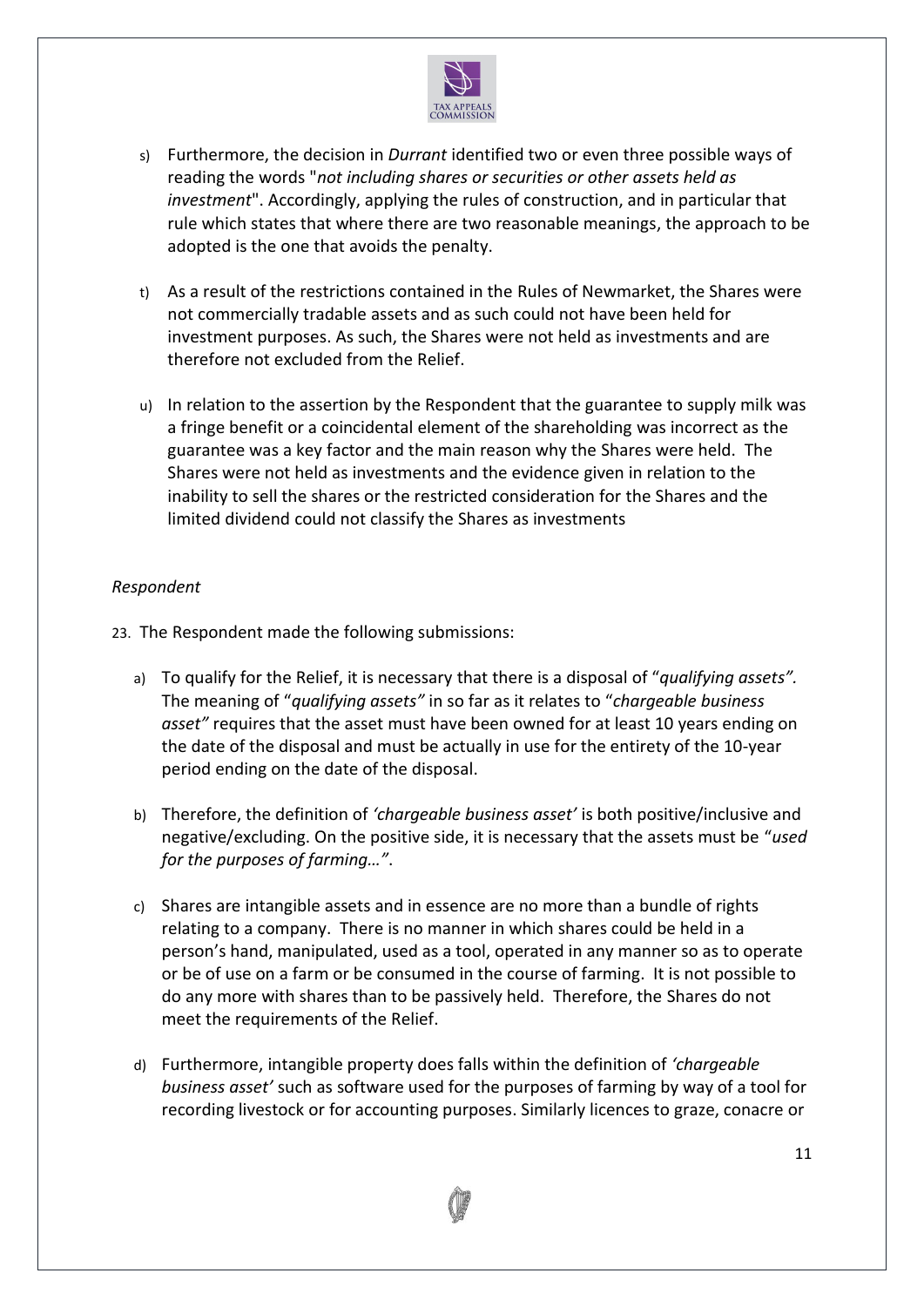

agistment constitutes a *'chargeable business asset'* however the same cannot be said in relation to shares.

- e) To the extent that anything may be used, it is the rights inherent in the Shares. These are qualities attaching to the shares themselves and therefore too far removed from what is required of an asset for the purposes of the Relief. Furthermore, there was no indication or evidence that any such rights were actually used.
- f) The activity of farming must be "*carried on by the individual*" and that it cannot be said that merely because a company is engaged in farming that shares are also used for the purposes of farming. The farming must be carried on by the individual. In addition, there are separate provisions dealing with ownership of shares qualifying for the Relief. It was submitted that it was not sufficient to rely on the farming activities of Newmarket to bring the Shares within the Relief. Therefore, the Appellant had not brought himself within the meaning of '*qualifying asset'* and *'chargeable business asset'* for the purposes of the Relief.
- g) On the negative/exclusionary side of the definition of *'chargeable business asset'* it is necessary that the assets must not be "*shares, or securities, or other assets held as investments*". However, it was not possible to suggest that farming could be carried on without the Shares.
- h) In this context, the Rules of Newmarket, including the amended rules made clear that it was not necessary to be a shareholder of Newmarket in order for the Appellant to sell milk. While the Rules provided that Newmarket must accept all milk from persons who are members, there was no restriction on accepting the milk of non-members. In particular Rule 6 stated:

## "*Milk Supply*

*(1) The Society, so long as it shall continue in business, shall, subject to the exceptions hereinafter mentioned in this rule, accept from every member having milk to sell all the milk the produce of any cow or cows kept grazed on any lands within the area defined by rule 5, provided such milk shall be delivered fresh and in good condition to the Society at such times as the Committee shall appoint, and the Society shall pay for such milk as the current price or rate fixed by the Committee for milk supplied to the Society by members of the Society. In case of default by the Society it shall pay to every such member in respect of whom the Society has made default the sum of one shilling per cow per day for every cow's milk not so accepted while such default continues.*

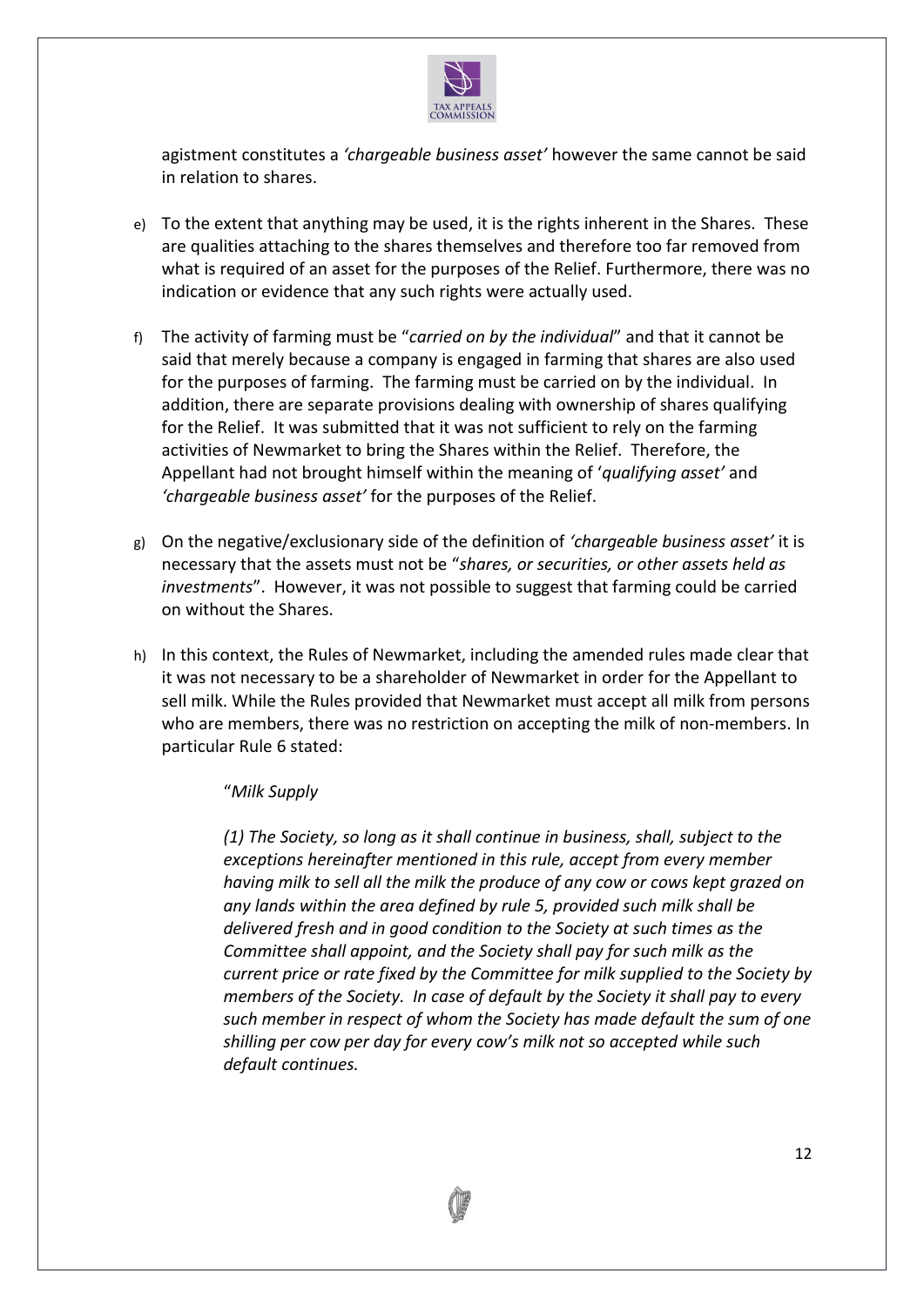

*(2) (i) Each member of the Society who shall keep or graze a cow or cows upon lands within any area defined by rule 5 shall sell to the Society all milk produced by such cow or cows, save so much thereof and shall be required by such member for the domestic consumption of his household, or for the use of the livestock on his farm.*"

i) Furthermore, to facilitate the Takeover, a number of amendments to the Rules were passed at a Special General Meeting to include the following additional paragraph to rule 20:

> "*In the event of the Offer becoming a binding offer, the Committee of Management of the Society shall be authorised to issue and allot up to 5,694 shares at par to Active Milk Suppliers who have a registered milk quota with the Society. Such shares shall be allocated in proportion to the amount of milk quota registered with the Society by such Active Milk Suppliers. Any person entitled to receive shares pursuant to this paragraph who are not already members of the society shall become members of the Society on the allotment of shares in the Society pursuant to this paragraph. "Active Milk Suppliers" for the purposes of this paragraph means a natural person who supplied milk to the Society in the 2009/10 milk quota year*."

- j) Therefore, the amendment to the Rules in 2010 made specific reference to persons who were "*Active Milk Suppliers*" and who supplied milk in accordance with a "*registered milk quota*" to Newmarket. As such, it was not necessary to be a member of Newmarket or to even hold shares in order to supply milk as all the benefits existed to persons who supplied milk as "*Active Milk Suppliers".*
- k) Therefore, the Shares were not required or necessary by reason of any use for the purposes of farming, but were merely passively held by persons supplying milk to Newmarket. It was clear therefore that the Shares were not used for the purposes of farming at all.
- l) The 2010 amendment also made clear that the persons who acquired the shares at par and in the knowledge that the shares were valued at  $\epsilon$ 421 per share with the view to making a profit from the acquisition and imminent sale of those shares. Those shares were acquired for investment purposes and were not required or used for any other purpose. It was therefore clear that the Shares were not required or necessary at all by reason of any use for the purposes of farming, but were merely passively held by some of the persons supplying milk to Newmarket. Therefore, the Shares were not used for the purposes of farming.
- m) In addition, the Shares could not be described as a licence. Post-sale, the Appellant, as the holder of a milk quota continued to supply milk to Newmarket. As such there

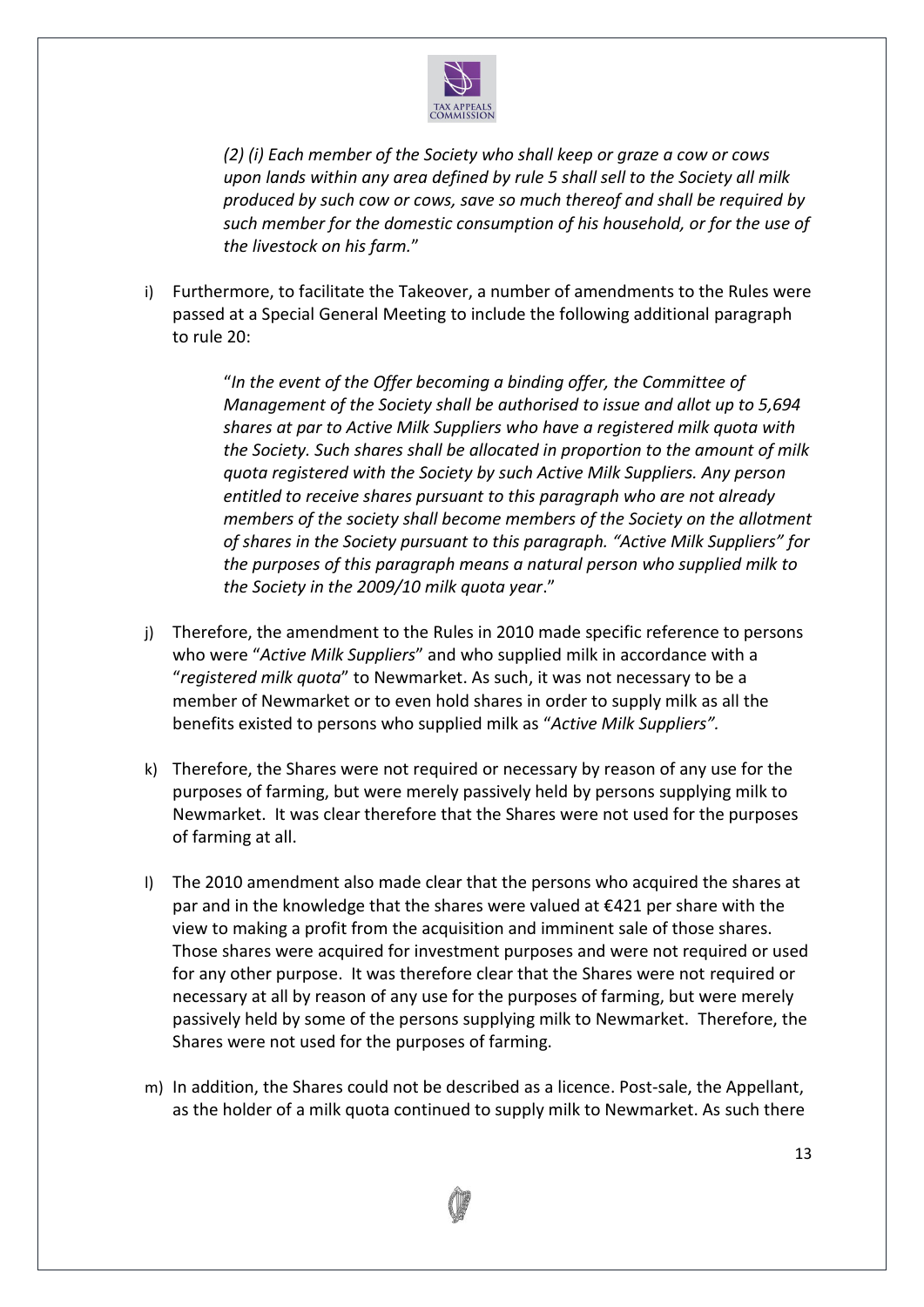

was no restriction on the Appellant, other than the existence of the milk quota, to supply milk to Newmarket. In fact, the Appellant continued to supply milk until the quota system was abolished in 2015. As such, since the Shares were sold, the Appellant suffered no adverse effect from not having the benefit of the Shares. In terms of there being some sort of fringe benefit from holding the Shares, it was submitted that was not a use of the shares.

- n) There was no evidence that the acquisition of additional shares in 2010 was in the form of a bonus. While 7 of the Appellants who were '*active milk suppliers'* received shares, the other 8 Appellants were not '*active milk suppliers'* and did not receive the additional shares in advance of the Takeover. As such, those 8 Appellants who were not providing milk could not be said to be using the shares for the purposes of farming.
- o) There is no provision which allows a dual or multi use of the asset. There is no provision allowing for an apportionment of the use or to otherwise accommodate such an additional use. In other words, if an asset is used for any other purpose other than purely farming, it does not fall within the parameters of the Relief. The Appellant gave no indication as to how the assets were actually used at any time of disposal and there was no indication that the assets were used for the entirety of the 10-year period.

## *Statutory interpretation*

- p) In the approach to statutory interpretation, words must be given their ordinary meaning. It was submitted that the clear ordinary meaning of "*not including shares or securities*" is simply that shares are excluded from the meaning of *'chargeable business asset'*.
- q) If an expression is used to narrow something in a list, it has to be clear that it is narrowing that thing in the list. Normally when a general item is at the end of a list, the normal cannon of construction, *ejusdem generis*, applies as articulated by the following commentary provided by Dodd in 'Statutory Interpretation in Ireland' at paragraph 5.68:

*"Where a list or a string of genus describing terms are followed by a wider residuary or sweeping up words the ordinary or wide meaning of the residuary words is presumed to be limited to things of that class or genus. In the Irish Fertilisers case Cross's statement of the rule was quoted with approval:*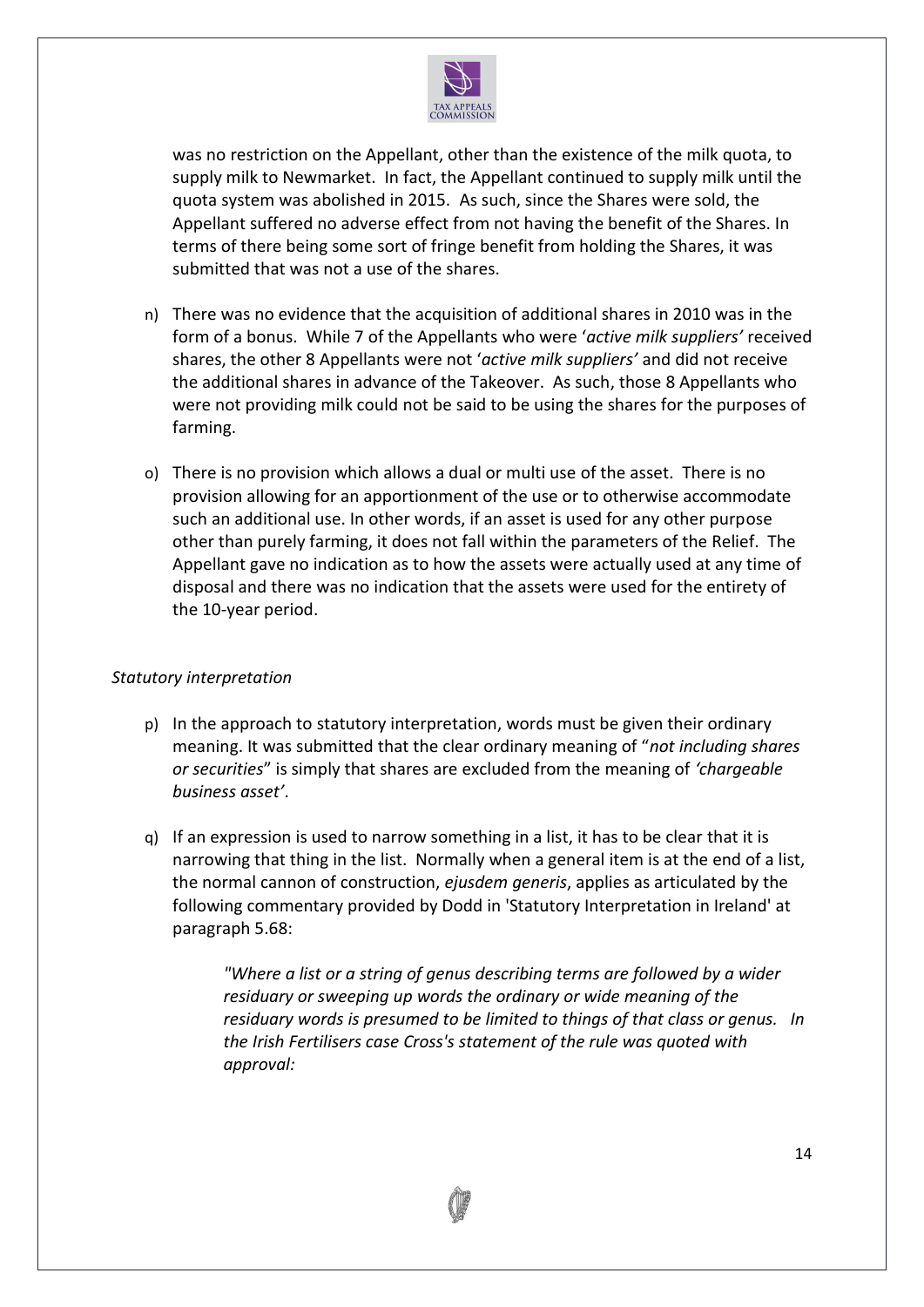

*Where words are found following an enumeration of persons or things, all susceptible to being regarded as specimens of a single genus or category but not exhaustive thereof, their construction should be restricted to things of that class or category unless it is reasonably clear from the context or the general scope and purview of that act that parliament intended that they should be give a broader signification.* 

*The inclusion of a concluding general phrase is a fail-safe to ensure that any specific member of the intended category that may have been omitted is caught by the provision. As the general words are included to catch unenumerated objects in the category, it follows that they are not intended to be given a meaning broader than that of the category. The maxim, when applied, deviates from the normal rule that words and phrases be given their ordinary and plain meaning.* 

*In People v Farrell an issue in relation to the interpretation of the phrase "a convenient place" in Section 30(3) the Offences Against the State Act, provided that whenever a person is arrested under this section he may be removed to and detained in custody in a garda station, a prison, or some other convenient place. The Applicant had been arrested under the provision of that section and taken to a garda station. Subsequently he had agreed to travel in a garda patrol car with garda* officers for the *purpose of pointing out various places which he had mentioned to them. The question arose as to whether the garda car was a convenient place within the meaning of 30(3). O'Higgins CJ applying the ejusdem generis rule held that it was not:* 

*in the court's view it would not be proper to regard a vehicle as a convenient place. The application of the ejusdem generis rule of construction would indicate that the general term "other convenient place" ought to be construed in the same sense as the specifics, a garda station or a prison and at least must mean a convenient building of some kind.*

*The ejusdem generis cannon is not a binding rule and will not be applied where there is some contrary indication. In O'Sullivan v The County Council of Leitrim, the High Court applied the rule but noted that 'the rule is one to be applied with caution'. For ejusdem generis to apply a general term must be proceeded by a genus creating a string of terms. Preceding specific words which are too incongruous to constitute a genus will not trigger the maxim. The case of Royal Dublin Society this involved the interpretation of section 7 of the Excise Act 1835 which provided that it shall be lawful for Commissioners and Officers of Excise grant retail licences to any person other* 

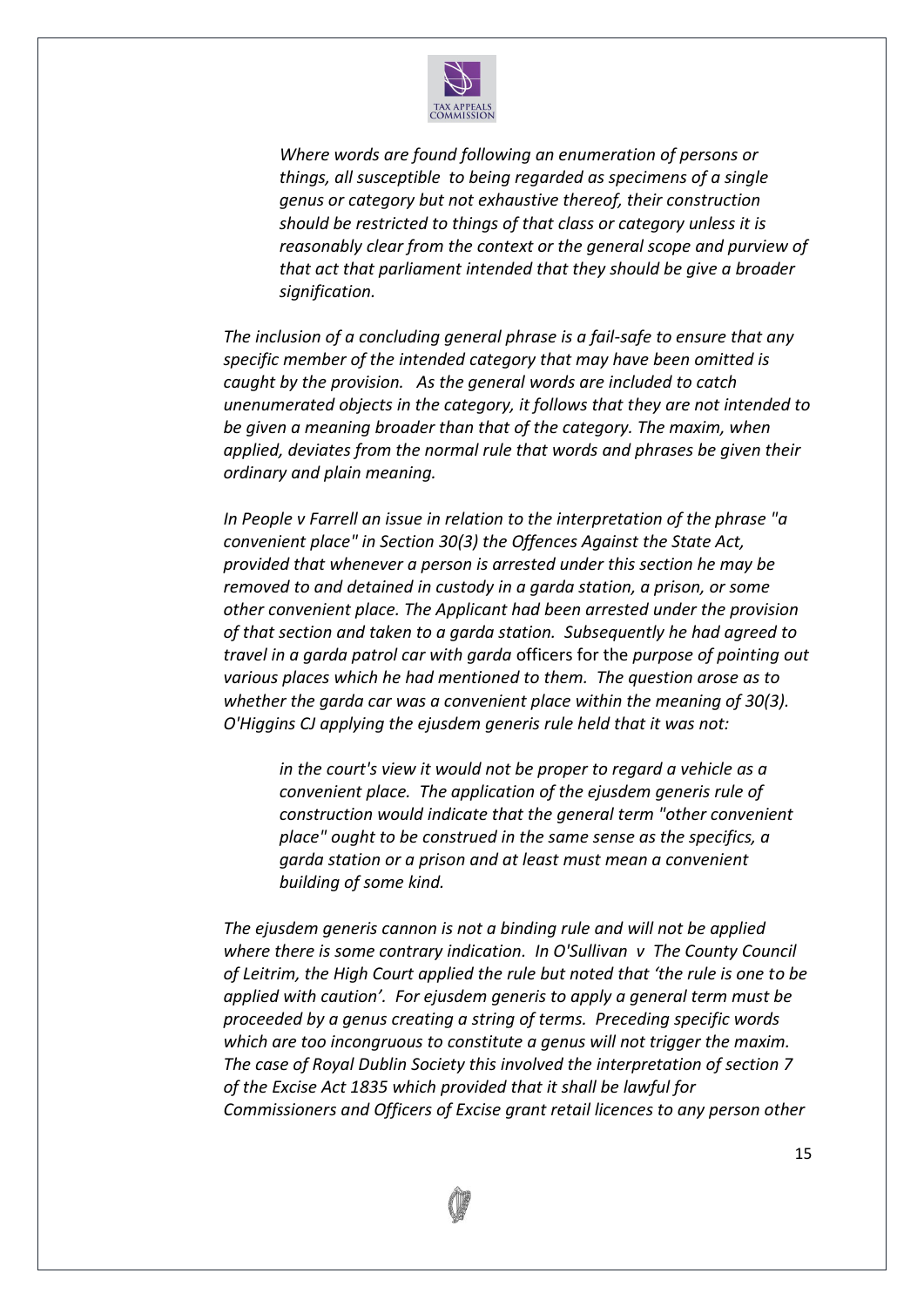

*than to sell beers, spirits, et cetera and wine in any theatre established under royal patent or in any theatre or other place of public entertainment.* 

*In the High Court ejusdem generis was applied to narrowly construe the phrase "other place of public entertainment". The Supreme Court, however, found that ejusdem generis had been wrongly applied. Keane J expressly approved the approach adopted in Allen v Emerson in which Asquith J said:*

*In modern times I think greater care has to be taken in the application of the doctrine of ejusdem generis for the doctrine itself as laid down by great judges from time to time has never been varied. It has been one doctrine throughout. The main principle upon which you must proceed is to give all the words their common meaning. You are not justified in taking away from them their common meaning unless you can find something reasonably plain upon the face of the document itself to show that they are not used for that meaning. And the mere fact that the general words follow specific words is certainly not enough.*

*Keane J was satisfied that the learned High Court judge had erred in law in applying the ejusdem generis rule to the construction of these words which lead to an unnecessarily restrictive view of the expression 'other place of entertainment'. He stated:*

*Specifically it is quite clear that a place to which the public are admitted on, payment of an appropriate charge, it may even be without charge and where activities are carried on which would be broadly described as entertaining, is entitled to be described as a place of entertainment. To confine it to premises which resemble theatres or having designated seating areas for the accommodation of audiences who view particular spectacles over a limited period of time, usually a few hours, would only be appropriate if one were applying the ejusdem generis rule. Thus exhibitions featuring particular trades or activities, whether it be motor cars, tourism or whatever to which the public are admitted can appropriately be regarded as entertainment. Common sense suggests that they are attended by many members of the public who have no intention of buying any of the products for services on offer, but who find it pleasantly diverting a way of spending a few hours.* 

*Similarly, in AG v Shribman there was no genus and so the maxima had no application. At issue was whether a watch came within the meaning of* 

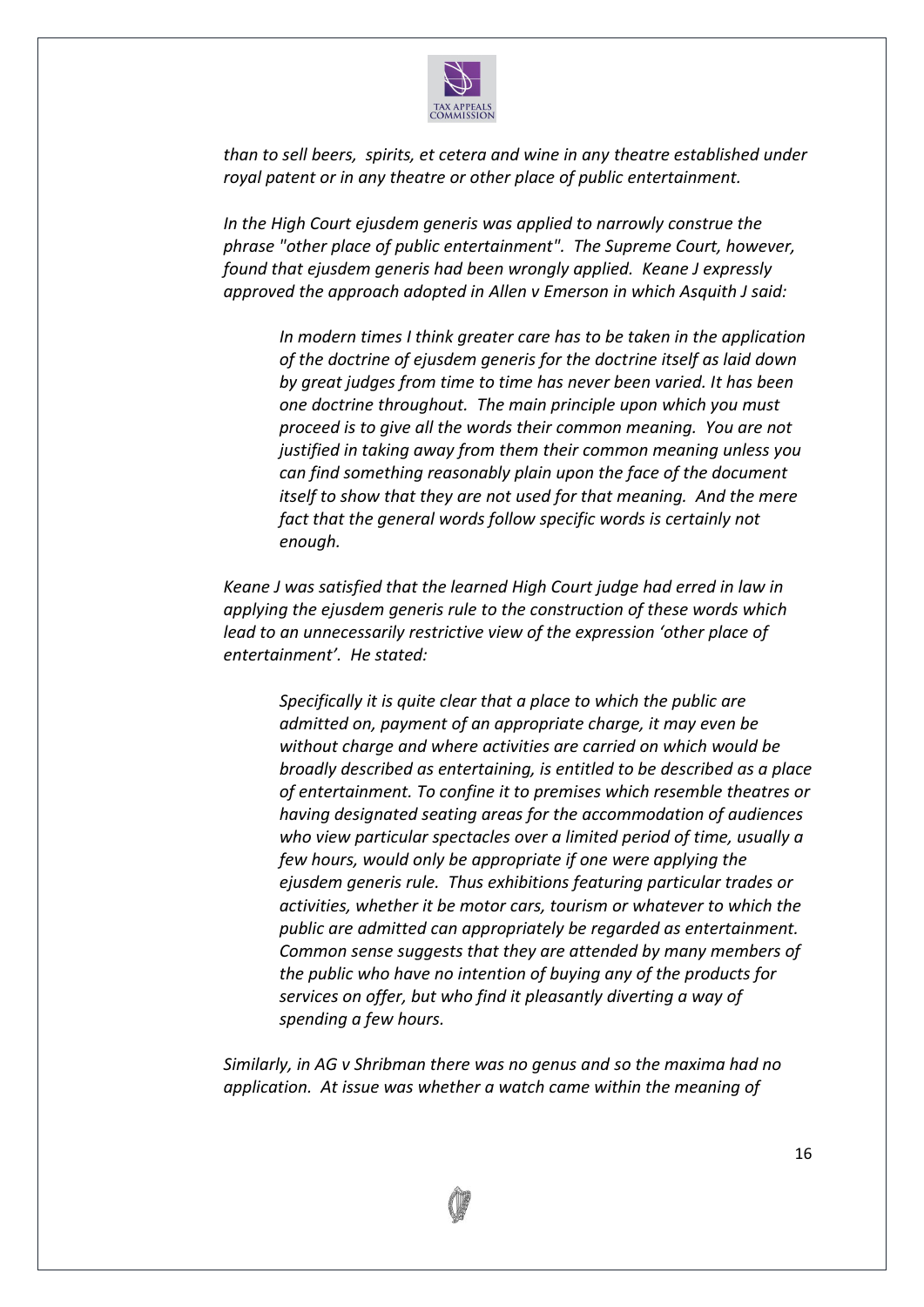

*instrument in the statutory phrase 'cutlery, hardware, implements and instruments':* 

> *Neither the ejusdem generis rule of interpretation or other rule of interpretation by association... can in the opinion of this court be applied here. The group of articles described in the words "cutlery, hardware, implements and instruments" is a heterogenous group. They have no such affinity as would enable the court to say that their association together limits the meaning which is to be given to any one heading in the group.*

*Where general words are followed by particular instances, the generality is not normally cut down by the particular instances - ejusdem generis does not apply. Re Court of Justice Act, 1947 (Quinn) concerned the application for public dancing licence:*

*Before the rule can apply the general words must follow specific words. In the present case the general words proceed the specific words".* 

- s) Therefore, the *ejusdem generis* rule is a form of construction which will apply before the rule against doubtful penalisation. Also the effect of the rule is to narrow the general words. In this case, the definition of a '*chargeable business asset'* applies to "*goodwill not including shares, securities or other assets*". The question is whether the *genus* is established as chargeable business assets. If there is a *genesis*, the effect of *ejusdem generis* is to limit the expression "*other assets held as investments*" and not to limit the words "*shares or securities*". Therefore, e*jusdem generis* as a rule restricts other investments to being other investments of a type that would be in the *genus* before it.
- t) The words "*other assets held investment*" cannot be used to narrow the words "s*hares*" or "*securities*". The Appellant's interpretation requires the words to be interpreted as treating "*shares or securities or other assets held as investments"* the same and that shares and securities are only excluded if they are also investments. In other words, the Appellant is using the words "*other assets held as investments*" to try to narrow the words "*shares" or "securities*" into shares or securities which are held as investments. Even the *ejusdem generis* rule which is the closest interpretation that you can get to what the Appellant was suggesting does not do that. It narrows the general words at the end not those words at the beginning.

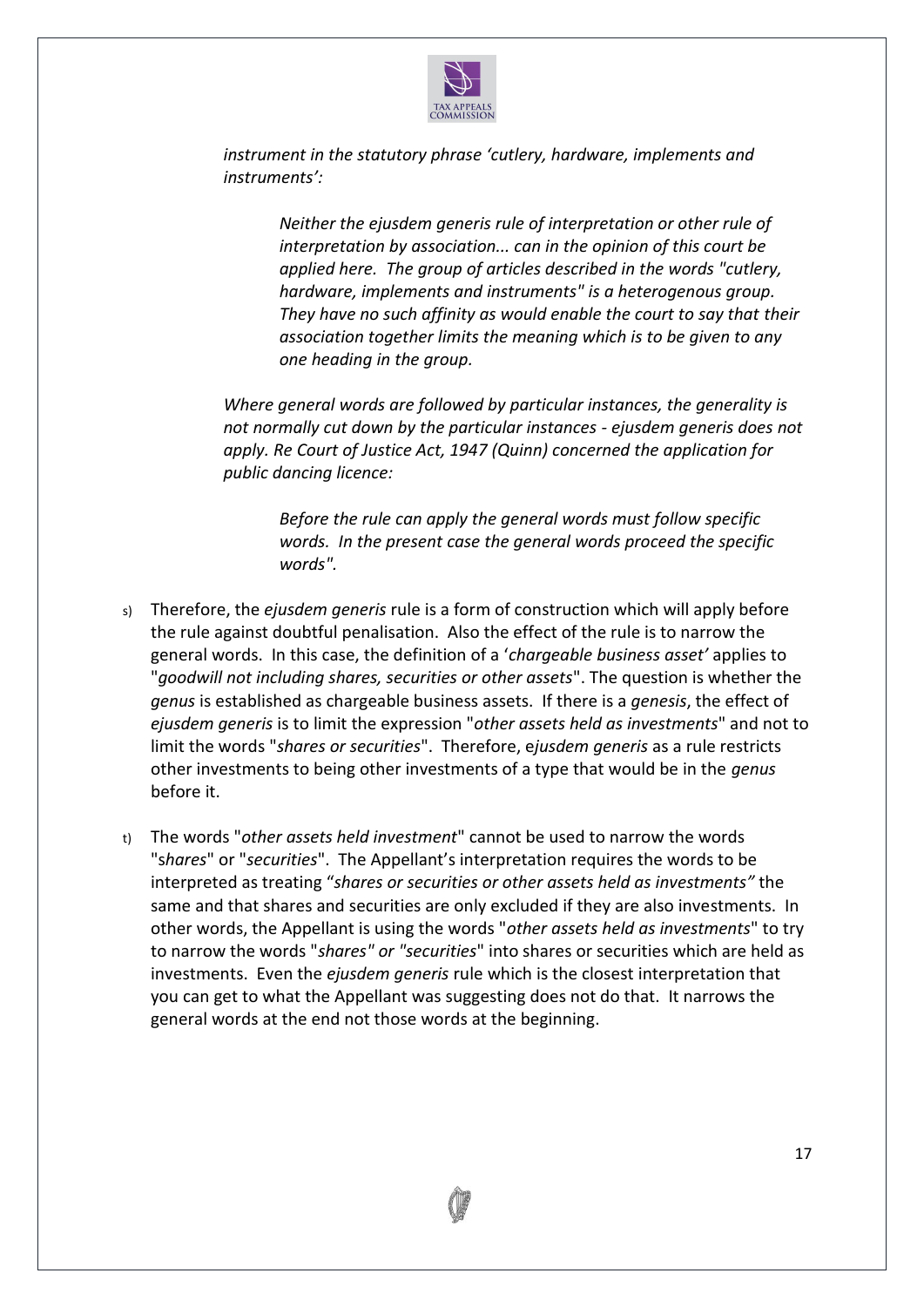

u) In *Robert Harris v Quigley* [2006] 1 IR 165 Gilligan J made the following observations at page 175:

"*In Revenue Commissioners v Doorley [1933] IR 750 at p 763 Kennedy CJ cited with approval the speech of Lord Cairns in Partington v Attorney General (1869) LR 4 HL 100 at p 122:-*

*"I am not at all sure that, in a case of this kind – a fiscal case – form is not amply sufficient; because, as I understand the principle of all fiscal legislation, it is this: If the person sought to be taxed comes within the letter of the law he must be taxed, however great the hardship may appear to the judicial mind to be. On the other hand, if the Crown, seeking to recover the tax, cannot bring the subject within the letter of the law, the subject is free, however apparently within the spirit of the law the case might otherwise appear to be. In other words, if there be admissible, in any statute, what is called an equitable construction, certainly such a construction is not admissible in a taxing statute, where you can simply adhere to the words of the statute."*

#### *Kennedy CJ then continued:-*

"*This dictum does not mean, however, that the ordinary rules applied to the interpretation of statues are not to be applied to the interpretation of taxing statutes, as has often been pointed out … In Attorney General v Carlton Bank [1899] 2 QB 158 Lord Russell CJ said (at p 164):- 'In the course of argument reference was made on both sides to supposed special canons of construction applicable to Revenue Acts. For my part I do not accept that suggestion. I see no reason why special canons of construction should be applied to any Act of Parliament and I know of no authority for saying that a taxing Act is to be construed differently from any other Act. The duty of the Court is, in my opinion, in all cases the same, whether the Act to be construed relates to taxation or to any other subject, namely to give effect of the intention of the Legislature as that intention is to be gathered from the language employed, having regard to the context in connection with which it is employed.'"*

#### *Kennedy CJ concluded at pp 765 to 766:-*

*"I have been discussing taxing legislation from the point of view of the imposition of tax. Now the exemption from tax, with which we are immediately concerned, is governed by the same considerations. If it is clear that a tax is imposed by the Act under consideration, then exemption from that tax must be given expressly and in clear and unambiguous terms, within the letter of the statue as interpreted with the assistance of the ordinary canons for the interpretation of statutes. This arises from the nature of the subject matter under consideration and is complementary to what I have already said in its regard. The Court is not, by greater indulgence in delimiting* 

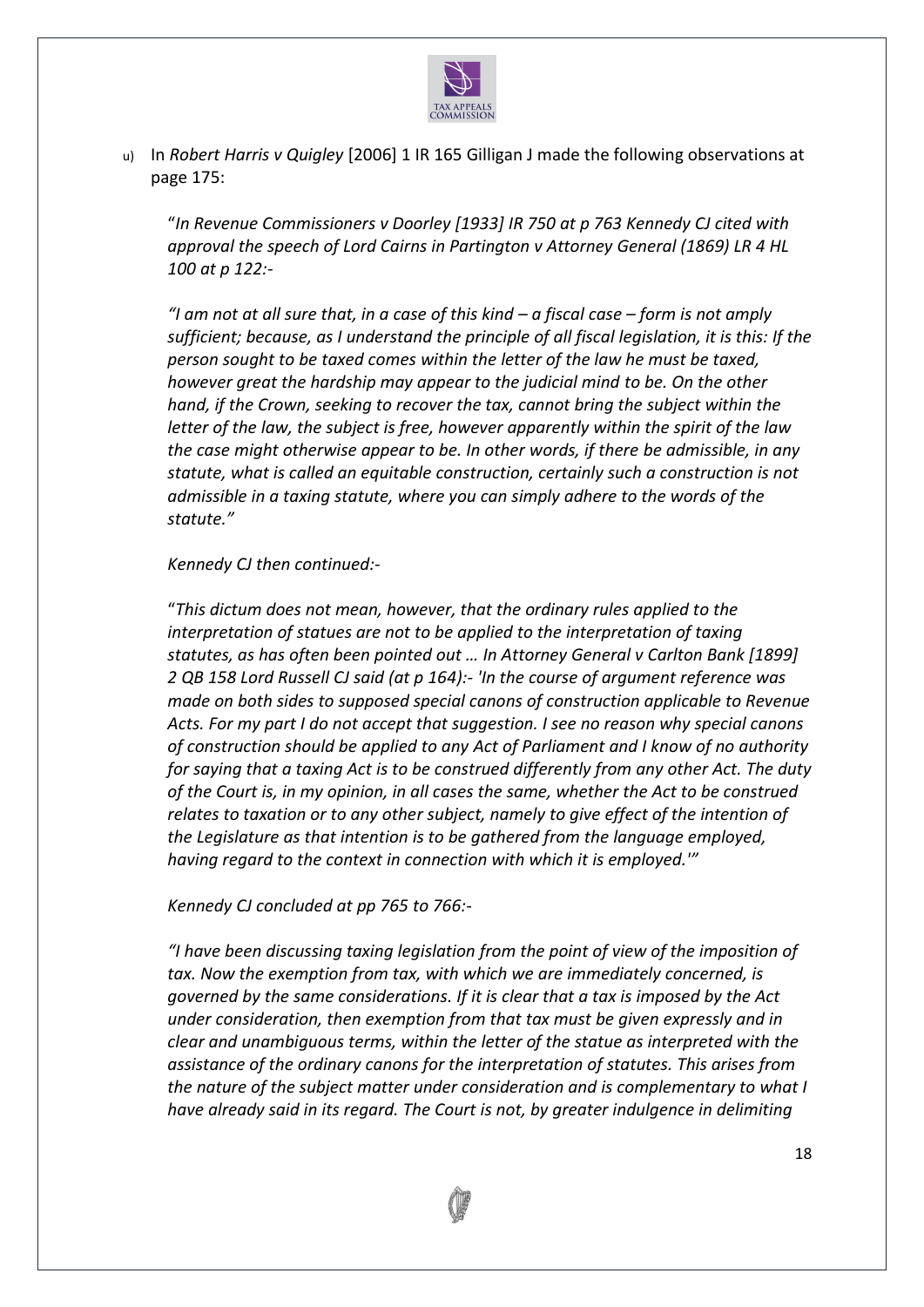

*the area of exemptions, to enlarge their operation beyond what the statute, clearly and without doubt and in express terms, excepts for some good reason from the burden of a tax thereby imposed generally on that description of subject-matter. As the imposition of, so the exemption from, the tax must be brought within the letter of the taxing Act as interpreted by the established canons of construction so far as applicable."*

- v) This approach is reflected in the most recent interpretation by the Court of Appeal in the *Bookfinders Ltd. -v- The Revenue Commissioners* [2019] IECA 100, where Kennedy J. said as follows:
	- *35. The primary issue with which this Court must deal is one of statutory interpretation in relation to the correct construction of the Act. In Gaffney v. Revenue Commissioners, Dunne J. sets out a number of authorities that highlight the principles applicable to the interpretation of taxation statues, beginning with the judgment of Kennedy C.J. in The Revenue Commissioners v. Doorley at p. 765:*

*"A taxing Act (including of course any other Act or part of an Act incorporated in it by reference), of its own proper character and purpose, stands alone, and is to be read and construed as it stands upon its own actual language. In my opinion, therefore, the argument from the earlier Stamp Acts propounded by Pigot C.B. and adopted here, is not one which may be admitted by the Court in interpreting the Act before us. The duty of the Court, as it appears to me, is to reject an a priori line of reasoning and to examine the text of the taxing Act in question and determine whether the tax in question is thereby imposed expressly and in clear and unambiguous terms, on the alleged subject of taxation, for no person or property is to be subjected to taxation unless brought within the letter of the taxing statute, i.e., within the letter of the statute as interpreted with the assistance of the ordinary canons of interpretation applicable to Acts of Parliament so far as they can be applied without violating the proper character of taxing Acts to which I have referred."*

*36. She then referred to Inspector of Taxes v. Kiernan, at pp. 121 to 122, in which Henchy P. made the following observations:*

*"Leaving aside any judicial decision on the point, I would approach the matter by the application of three basic rules of statutory interpretation. First, if the statutory provision is one directed to the public at large, rather than to a particular class who may be expected to use the word or expression in question in either a narrowed or extended connotation, or as a term of art, then, in the absence of internal evidence suggesting the contrary, the word or* 

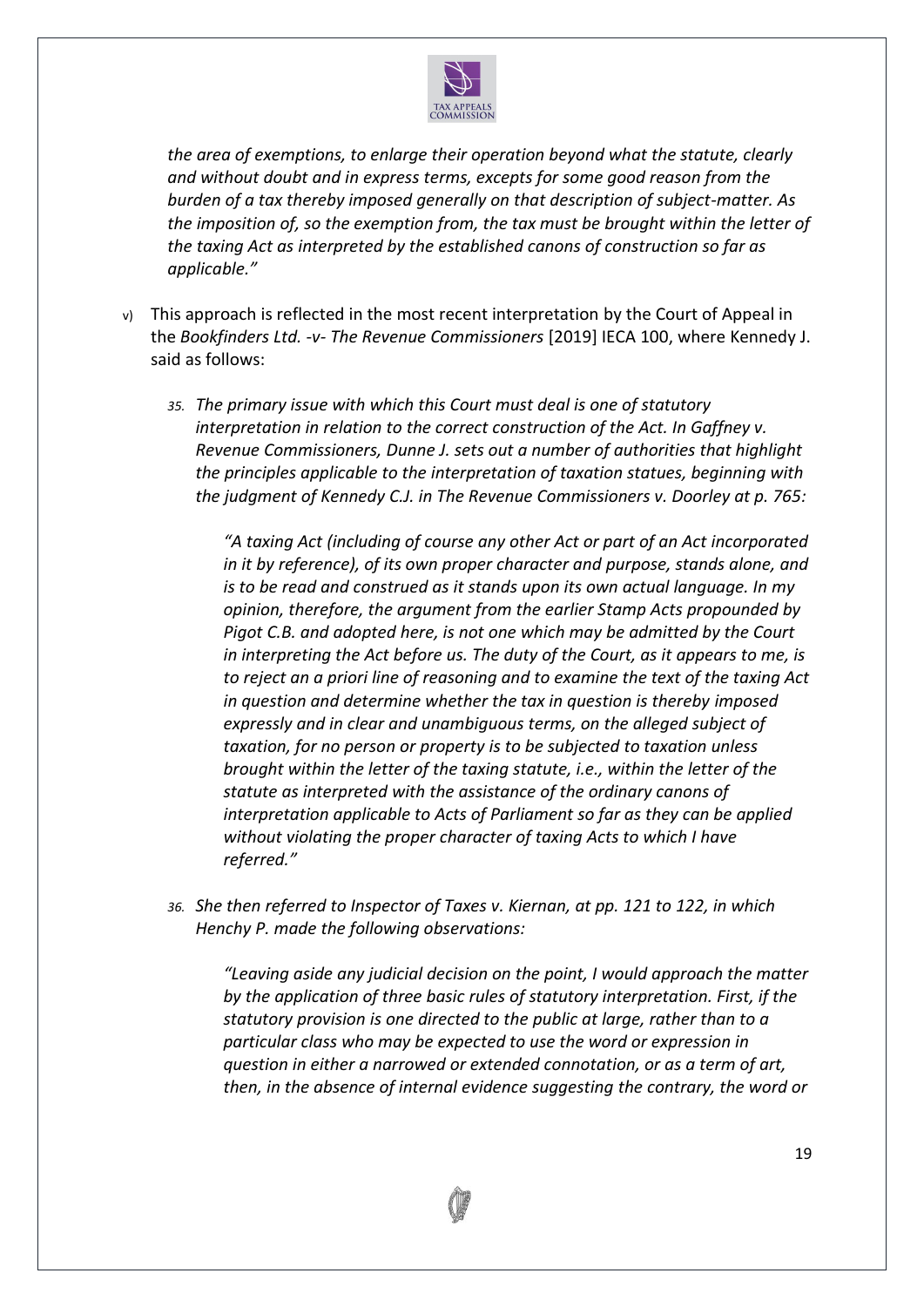

*expression should be given its ordinary or colloquial meaning. As Lord Esher M.R. put it in Unwin v. Hanson at p. 119 of the report:*

*'If the Act is directed to dealing with matters affecting everybody generally, the words used have the meaning attached to them in the common and ordinary use of language. If the Act is one passed with reference to a particular trade, business, or transaction, and words are used which everybody conversant with that trade, business, or transaction, knows and understands to have a particular meaning in it, then the words are to be construed as having that particular meaning, though it may differ from the common or ordinary meaning of the words.'*

*The statutory provisions we are concerned with are plainly addressed to the public generally, rather than to a selected section thereof who might be expected to use words in a specialised sense. Accordingly, the word 'cattle' should be given the meaning which an ordinary member of the public would intend it to have when using it ordinarily.*

*Secondly, if a word or expression is used in a statute creating a penal or taxation liability, and there is looseness or ambiguity attaching to it, the word should be construed strictly so as to prevent a fresh imposition of liability from being created unfairly by the use of oblique or slack language: see Lord Esher M.R. in Tuck & Sons v. Priester (at p. 638); Lord Reid in Director of Public Prosecutions v. Ottewell (at p. 649) and Lord Denning M.R. in Farrell v. Alexander (at pp. 650-1). As used in the statutory provisions in question here, the word 'cattle' calls for such a strict construction.*

*Thirdly, when the word which requires to be given its natural and ordinary meaning is a simple word which has a widespread and unambiguous currency, the judge construing it should draw primarily on his own experience of its use. Dictionaries or other literary sources should be looked at only when alternative meanings, regional usages or other obliquities are shown to cast doubt on the singularity of its ordinary meaning, or when there are grounds for suggesting that the meaning of the word has changed since the statute in question was passed."*

*……*

*39. There is no basis at law for an approach to the interpretation of revenue statutes that differs from that of statutory interpretation generally. This is clear from the Supreme Court in Revenue Commissioners v. O'Flynn Construction, which expressly considered the issue of statutory interpretation of general tax avoidance provisions. In his judgment, O'Donnell J. examined McGrath v.*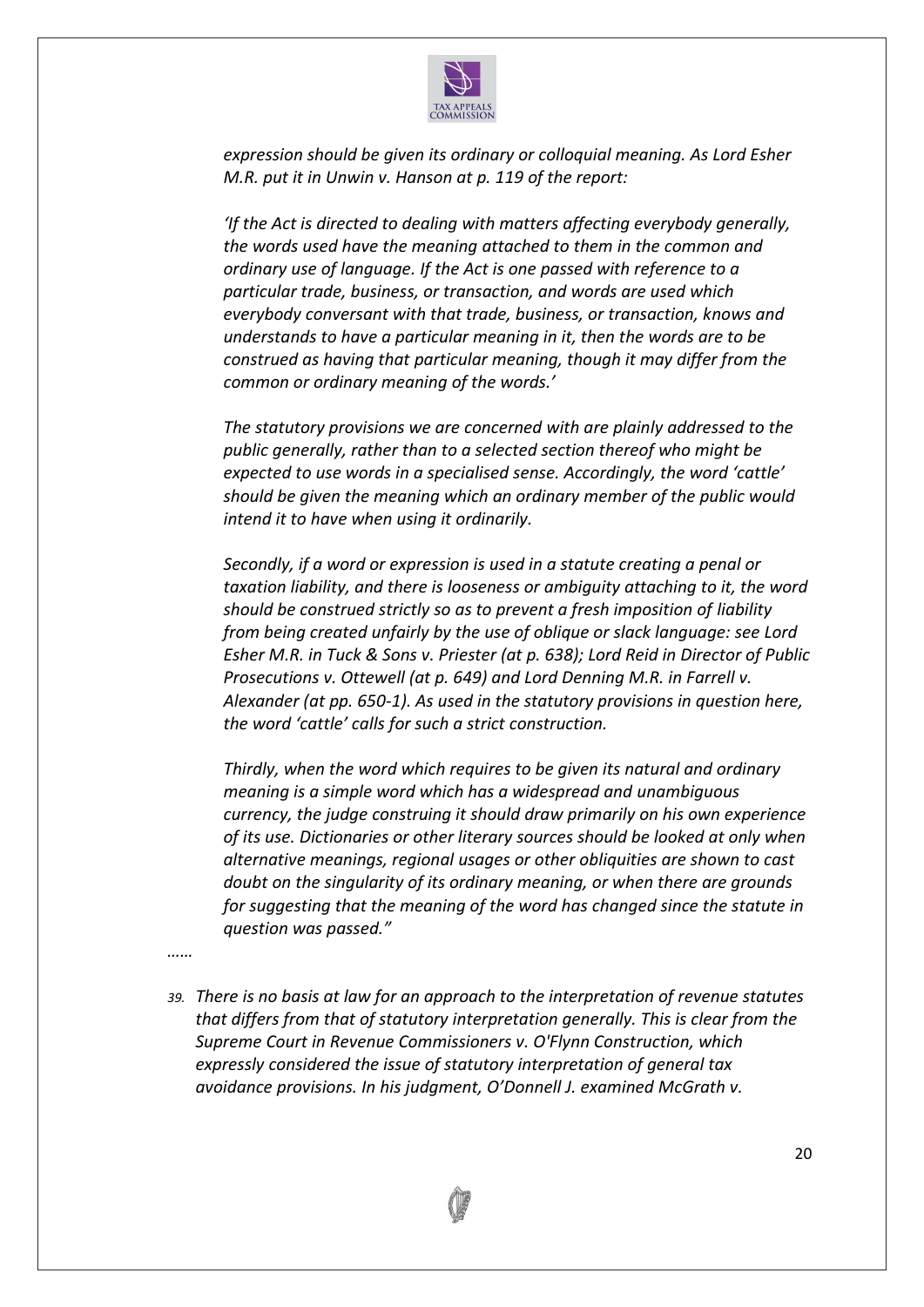

*McDermott [1988] IR 258, which he concluded to preclude a purposive approach. In particular, he referred to the below passage in McGrath v. McDermott:*

*"The function of the courts in interpreting a statute of the Oireachtas is, however, strictly confined to ascertaining the true meaning of each statutory provision, resorting in cases of doubt or ambiguity to a consideration of the purpose and intention of the legislature to be inferred from other provisions of the statute involved, or even other statutes expressed to be construed with it. The courts have not got a function to add to or delete from express statutory provisions so as to achieve objectives which to the courts appear desirable. In rare and limited circumstances words or phrases may be implied into statutory provisions solely for the purposes of making them effective to achieve their expressly avowed objective."*

*40. O'Donnell J. commenting on this passage, stated that:*

*"the decision in McGrath itself expressly contemplates an approach to the interpretation of legislation that has always been understood as purposive… if McGrath stands for any principle of statutory interpretation it implicitly rejects the contention that any different and more narrow principle of statutory interpretation applies to taxation matters."*

*41. O'Donnell J. dismisses the notion that McGrath v. McDermott is authority for precluding a purposive approach to taxation statutes:*

*"Indeed, if McGrath v. McDermott stands for any principle of statutory interpretation it implicitly rejects the contention that any different and more narrow principle of statutory interpretation applies to taxation matters…"*

*42. O'Donnell J. goes on to say at para. 73:*

*"In Barclays Finance Ltd. v. Mawson [2004] UKHL 51, [2005] 1 A.C. 684 the House of Lords emphatically reaffirmed that the same principles of statutory interpretation applied to taxation statutes as to other non-criminal statutes. Indeed, it was the realisation in Lord Steyn's words in I.R.C. v. McGuckian[1997] N.I. 157 at p. 166, that "those two features – literal interpretation of tax statutes and the formalistic insistence on examining steps in a composite scheme separately – [which] allowed tax avoidance schemes to flourish" which led the United Kingdom courts to insist that the same principles of statutory interpretation applied to tax statutes as to other legislation. In Ireland, however, this was something that was acknowledged at least implicitly in McGrath v. McDermott [1988] I.R. 258, and explicitly in the provisions of the Interpretation Act 2005 which embodies a purposive approach to the interpretation of statutes* 

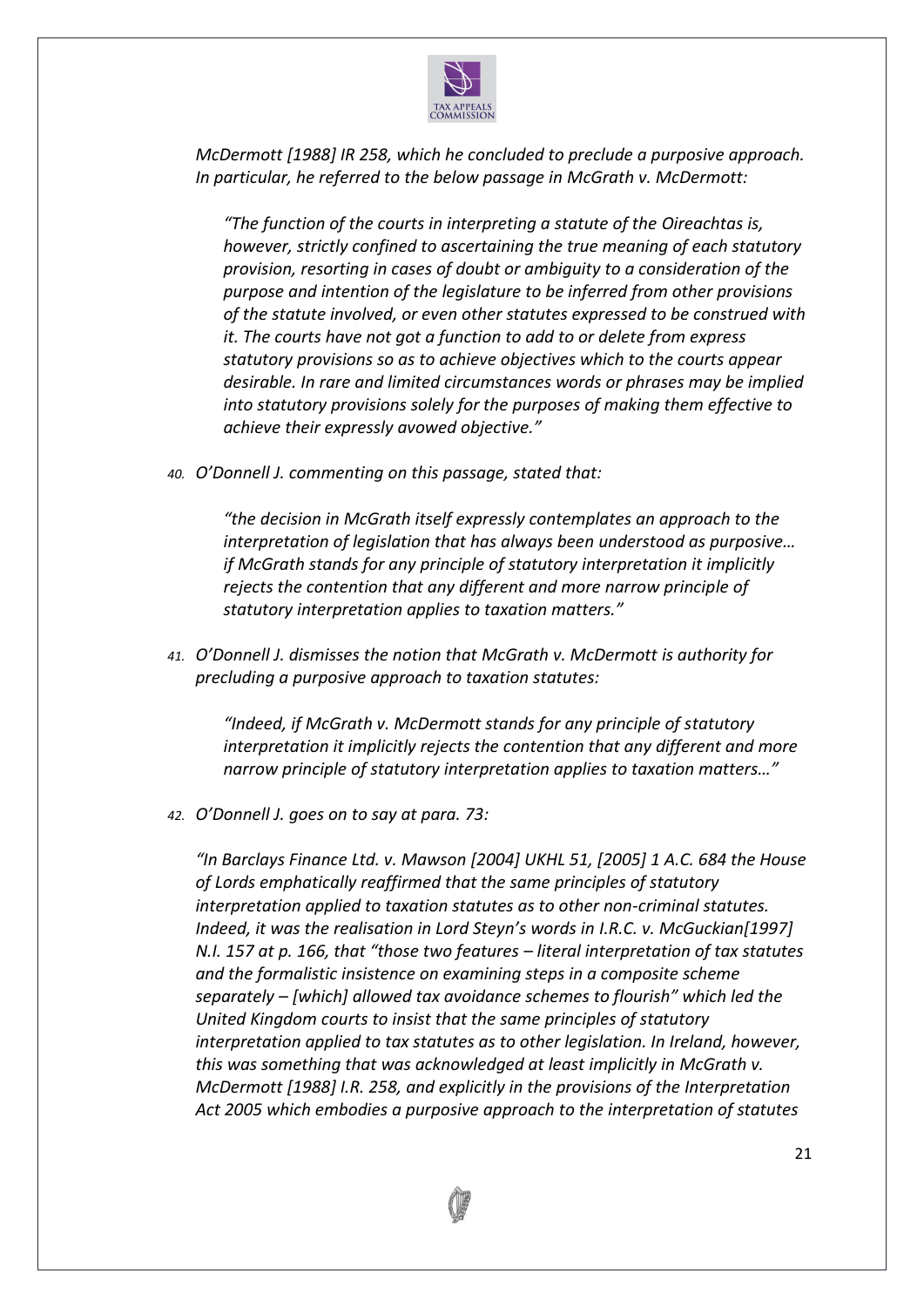

*other than criminal legislation and made no concession to a more narrow or literalist interpretation of taxation statutes."*

*43. I accept the argument of the respondent that, much like McGrath v. McDermott, many of the cases which are cited as authority for the "strict" approach actually take an approach to statutory interpretation analogous to that contained in s. 5 of the Interpretation Act 2005 and this can be seen in many of the cases relied upon by the appellant. The passage from Inspector of Taxes v. Kiernan which is generally used to support a "strict" reading of taxation statutes reads as follows:*

*"Secondly if a word or expression is used in a statute creating a penal or taxation liability and there is looseness or ambiguity attaching to it, the word should be construed strictly so as to prevent a fresh imposition of liability from being created unfairly by the use of oblique or slack language".*

- *44. "Strict" in this instance can be interpreted as precision in the consideration of the ordinary meaning of words used in order to avoid a liability to tax arising in unclear circumstances, and not as a method by which a narrow construction is to be preferred.*
- *45. On the topic of the interpretation of taxation statutes, Dodd, in Statutory Interpretation in Ireland (1st ed, Tottel, 2008) also states, at para. 6.51:*

*"In respect of such statutes, what is typically valued is certainty and allowing those affected to rely on the ordinary and plain meaning."*

*46. As stated with admirable clarity by Blayney J. in Howard v. Commissioners of Public Works in citing with approval from Craies on Statute Law, p. 71:*

*"If the words of the statute are themselves precise and unambiguous, then no more can be necessary than to expound those words in their ordinary and natural sense. The words themselves alone do in such cases best declare the intention of the lawgiver."*

*47. I adopt this approach and accordingly, the starting point in the analysis must be the plain language of the Act.*

*….*

*The Principle Against Doubtful Penalisation*

*74. Statutes which concern an individual's liberty or property have been construed strictly by the courts so that a person should not be penalised as a result of a provision which is unclear. In the context of a criminal statute that imposes a* 

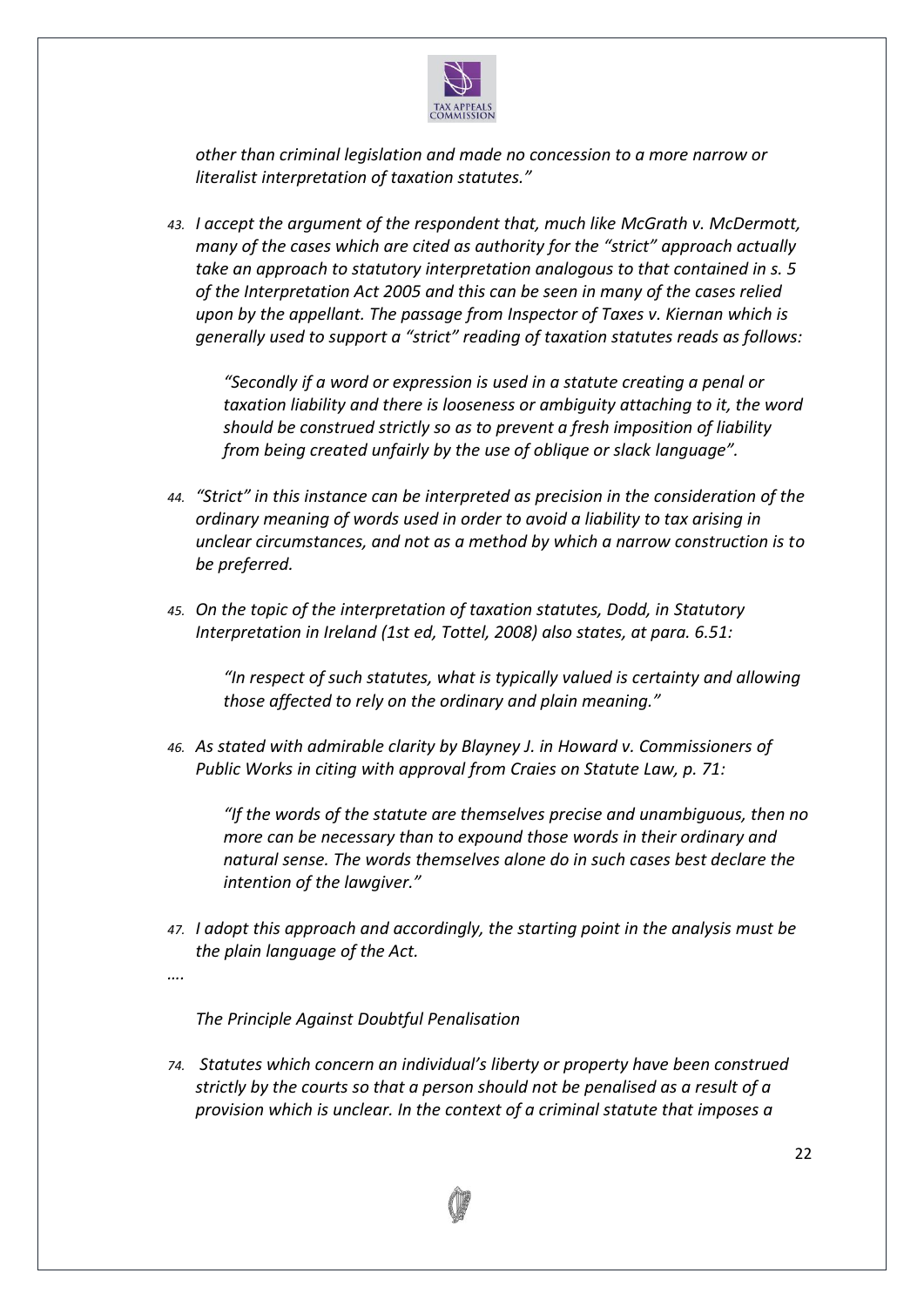

*penal sanction, the words in the statute must be plain and unambiguous in order that the conduct in issue is identified as an offence. However, it is important to note that the principle against doubtful penalisation applies only insofar as the provision in an enactment is ambiguous and such ambiguity remains after other canons of interpretation have failed to resolve it.*

- *75. The principle against doubtful penalisation therefore comes into play only after other tools of interpretation have failed. As I am satisfied that the words in the statute and the schedules thereto bear of their ordinary and plain meaning, the principle against doubtful penalisation can have no application and I accept the submission of the respondent in this respect."*
- w) In *Comptroller and Auditor General v Ireland and Attorney General* [1997] 1 IR 248*,*  Laffoy J. noted the decision in *Cork County Council v Whillock,* [1993] 1 I.R. 231 and rejected an interpretation of a provision that would result in some words of the section, which were clear and unambiguous, becoming meaningless. In the present case the definition of '*chargeable business asset'* uses the word "*or*" repeatedly making it clear that the matters referred to are to be interpreted disjunctively/in the alternative, so that they are separate matters for separate consideration. The use of the word "*or*" cannot be ignored and its disjunctive use must be reflected in the interpretation.
- x) This is supported by UK Special Commissioners decision which considered the equivalent UK relieving provision. The UK legislation uses the same wording defining "chargeable business asset" as "*an asset (including goodwill but not including shares or securities or other assets held as an investment) which are used…."*. In the context it is not possible to associate the phrase "*held as investments*" to "*shares or securities*". If the requirement that an investment applies to "*shares or securities or other assets"*, it would be expected that the word "*and*" as opposed to "*or*" would be the appropriate word to use. In addition, if the conjunctive interpretation were to apply, it would render the words "*shares or securities*" redundant or superfluous and therefore the words "*shares or securities*" would have no function or purpose in the definition of *'chargeable business asset'*.
- $y)$  If one finds that shares or securities are not to be distinguished from other assets then there can be no purpose to their inclusion in the definition. "*Other assets*" is sufficiently broad that it encompasses all assets other than those previously specified in the definition, which would include shares or securities.
- z) It is also not permissible to delete or ignore words when interpreting a statute. Accordingly, the only interpretation of the provision which gives meaning to the words "*shares or securities*" is one that distinguishes these assets from "*other assets held as investments*".

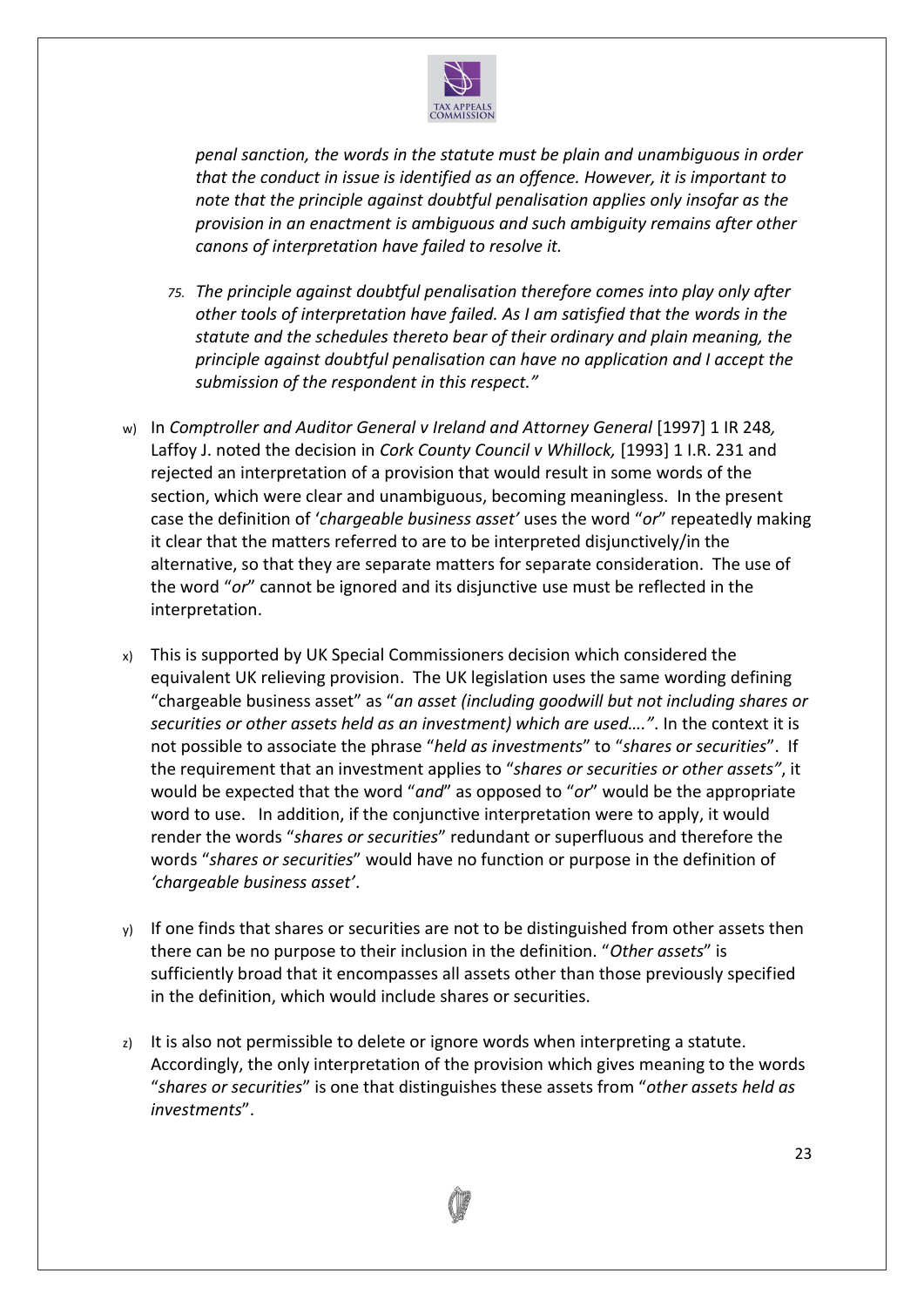

- aa) This interpretation is consistent with that of "*qualifying assets*" which specifically includes shares or securities in a family trading company, insofar as it implies that the only shares or securities that can qualify are those held in a family trading company.
- bb) In *Cork Co Council v Whillock,* O`Flaherty J. stated:

"*a construction which would leave without effect any part of the language of the statute will normally be rejected*".

cc) This view was endorsed by Egan J. stating:

"*there is abundant authority for the presumption that words are not used in a statute without meaning and are not tautologous or superfluous, and so effect must be given if possible, to all of the words used, for the legislature must be deemed not to waste words or to say anything in vain*".

- dd) The plain ordinary meaning of the word "*or*" is disjunctive in the term "*shares or securities or other assets held as investments*" and is included by the legislature for a reason. The Appellant suggested that there was an ambiguity and thereafter relied on the penal doubtful penalisation rule. However, the argument was inconsistent with the interpretation of a statute as espoused by Kennedy J. in *Bookfinder*s at paragraph 75, in confirming that the principle against doubtful penalisation only applied if there is an ambiguity and if all the others rules have failed. Therefore there was no such ambiguity or failure in the application of the standard rules of interpretation.
	- ee) This is further supported by the fact that "*shares*" are dealt within the general meaning of "*qualifying assets"* pursuant to TCA, section 598(1) and that there are very significant conditions that must be met in order for shares to qualify for the Relief. It cannot be intended to include such conditions under the general meaning of "*qualifying assets"* while at the same time allowing an unrestrained meaning of the definition of "*chargeable business asset*". It was submitted that this would be an internal contradiction within the provision itself and produce an absurdity.

## *Use*

- ff) The Oxford English Dictionary definition of the meaning of the word "*use*" means to "*do something with an object or adopt a method in order to achieve a purpose or consume all of something"*
- gg) There was no evidence that there was any use by the Appellant "*for the purposes of farming*". "*Use*" is an active word. There was also no evidence given in relation to the question of investment. There was no evidence that the benefit was inherent in the

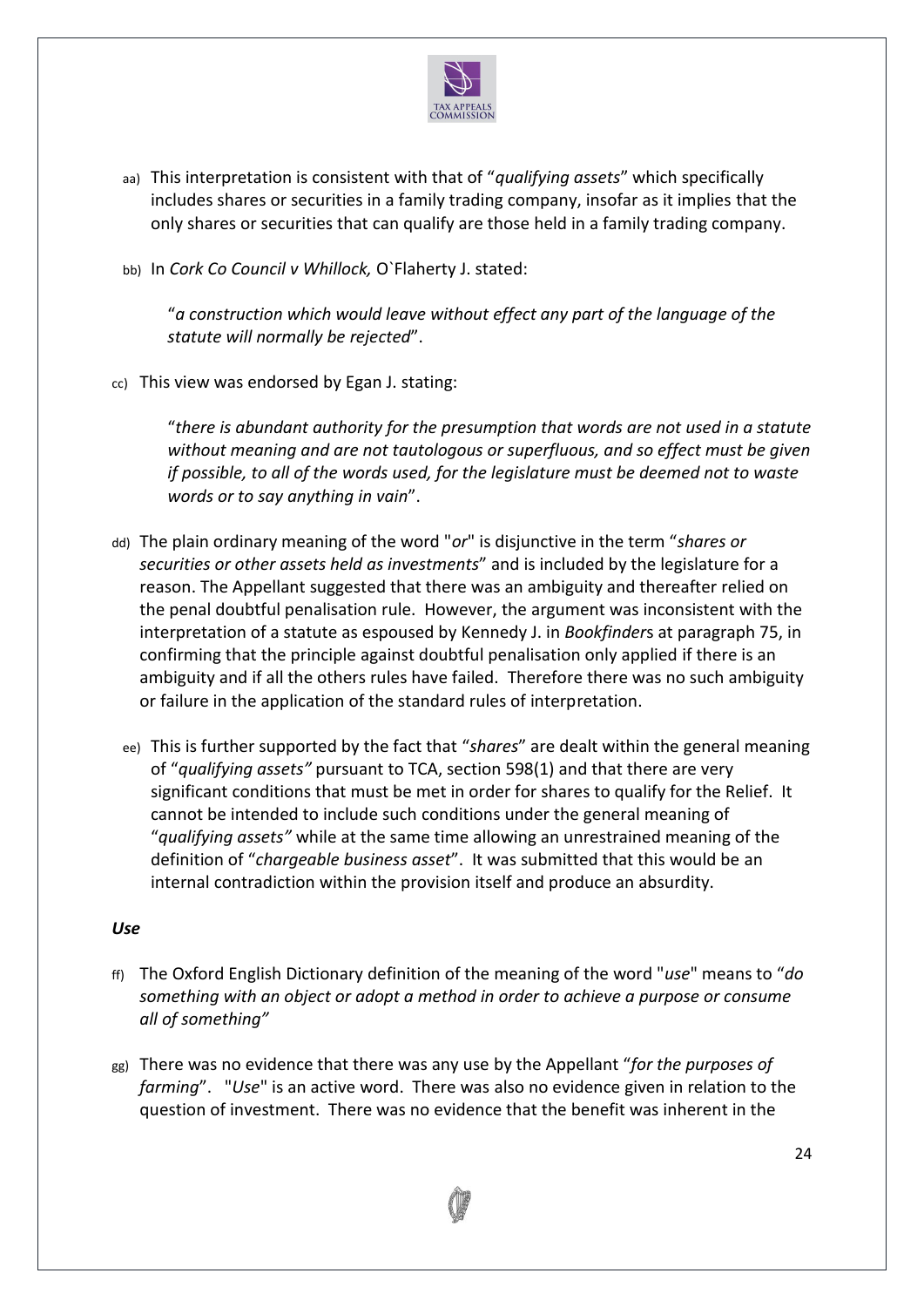

shares. The ownership of the shares permitted membership to a club that provided benefits. There was no actual use of the share as it was a passive holding of the share.

## *UK Jurisprudence*

- hh) In *Durrant v Inland Revenue Commissioners* (1995) STC (SCD)145, the Appellant on retiring from a firm of accountants of which he was a partner claimed retirement relief on, *inter alia*, the disposal of shares, held by the partnership in a service company the main activity of which was the provision of bookkeeping and accountancy services to the partnership. The claim to retirement relief on the disposal of the shares was refused. On appeal the taxpayer argued that the shares were assets of the partnership and the disposal was a disposal of the whole or part of a business qualifying for relief. He submitted that the shares were "*chargeable business assets*" in respect of which relief was available on the gains accruing on their disposal. The taxpayer contended that only shares held as investments were excluded from the category of chargeable business assets.
- *ii)* The headnote reflects that the Special Commissioners held, *inter alia*:

"*The words in the parentheses in para 12(2) should be read disjunctively. On that basis an asset which was a share was excluded as a chargeable business asset, as was an asset which was a security and as were other assets which were held as investments. Accordingly, all shares were excluded from being chargeable business assets within para 12(2). Moreover, the shares were a business investment which were not used for the purposes of the taxpayer's profession. The taxpayer's appeal would therefore be dismissed".*

jj) The decision itself contains the compelling logic which is consistent with the Irish manner of construction where at page 149 the FTT concluded:

"*It seems to me that there are two or perhaps three possible ways of reading the words in parentheses in paragraph 12 (2). An asset which is a "share" is excluded as a chargeable business asset. So is an asset which is a security. So are other assets which are held as investments. That reflects the Crown submission. Any share or security is excluded, irrespective of whether it is held as an investment or a business asset. Another reading is to restrict the exclusion to assets which are held as investments, shares or securities being itemised as typical examples. A slightly different approach is to suppose that the draftsman had in mind that shares or securities are commonly categorised as investments and he added "other assets" having the same characteristics, i.e. "held as investments".*

*However, I reject the reading of the exclusion which the taxpayer advances. I do not think that the draftsman would have referred specifically to "shares or securities"* 

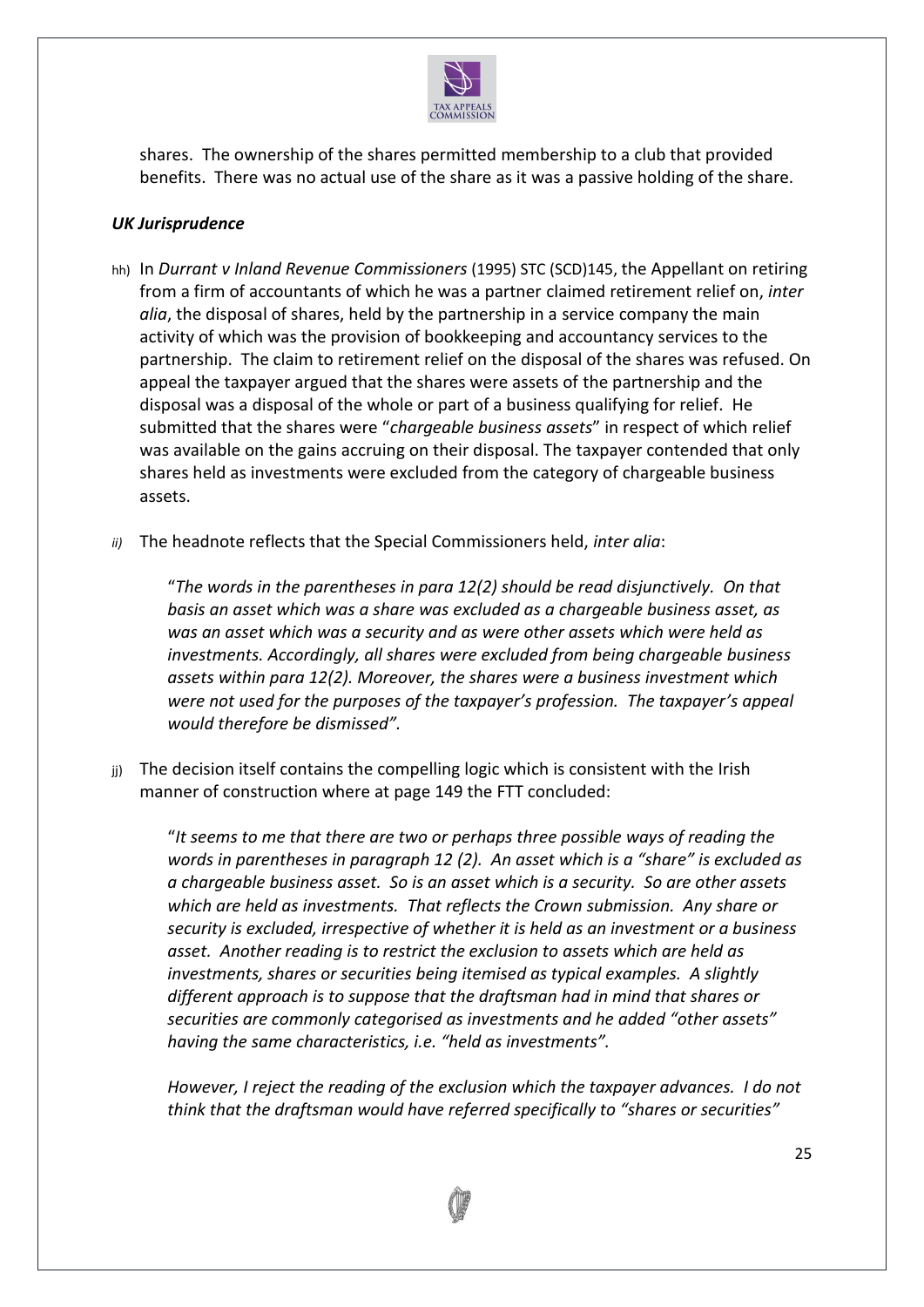

*unless they were meant to be excluded even if it could be argued that they were not held as investments. The use of the disjunctive "or" is a compelling obstacle to the reading for which the taxpayer contends. Indeed, if the taxpayer was right one might wonder why the draftsman did not define "chargeable business asset" as "an asset (including goodwill but excluding assets held as investments)". The fact that the draughtsman did not so define "chargeable business asset" lends support to the Crowns first submission, which I accept. I hold that the taxpayers shares in the service company are not "chargeable business assets".*"

kk) The statutory definition requiring interpretation in this appeal is identical to the wording to the definition considered in *Durrant*. The interpretation of "*chargeable business asset"* as set out in *Durrant* is the only logical interpretation that can apply, given the construction of the definition.

## **Reorganisation**

ll) In the UK case of *Dunstan v Young Austen Limited* (1989) STC 69 it was held that the an increase in share capital could be a reorganisation, even if it did not come within the precise wording of s584(1), provided that the new shares are acquired by the existing shareholders because they are existing shareholders and in proportion to their existing beneficial holdings. In that case Balcombe LJ said at page 73:

*"We repeat that reorganisation of a company's share capital is not a term of art. It derives colour from its context…We are left with a clear intention that the policy behind (the relevant legislation) is that, for the purposes of capital gains taxation, there shall not be a disposal of the original holding, or the acquisition of a new holding (or any deemed disposal or acquisition) where the shareholders remain the same and they hold their shares in the same proportions, notwithstanding that the number of shares increases (a reorganisation or conversion) or decreases (a reduction) within the same company, or the old shares are replaced by new shares in the company which effectively replaces or represents the old one (takeover, reconstruction or amalgamation)".*

- mm)The judge clearly identified the continuity of the proportions in which shares are held by the same shareholders, before and after. They may hold more, or fewer shares, or they may end up holding shares in a different entity, but their proportionate ownership of the underlying undertaking remains substantially unchanged.
- nn) Therefore, it was necessary that the shareholders remain the same and that they hold their shares in the same proportions, notwithstanding that there is an increase in the number of shares and that is not what happened in this case. The evidence of of Mr Myers was that the new shares were given to people who held milk quotas and who may not necessarily have previously held shares. The additional share allocation was

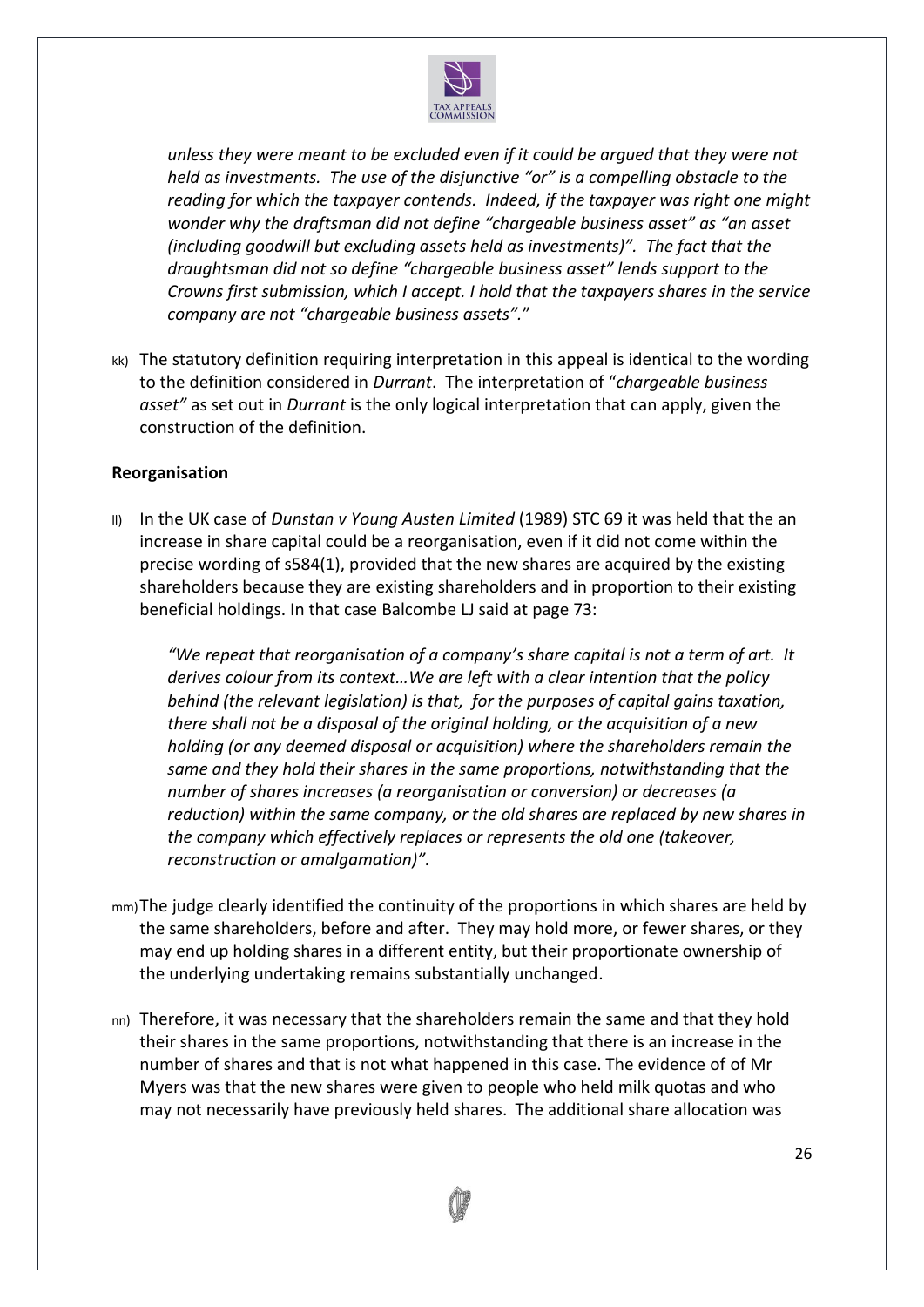

done in relation to the milk quota. Therefore, the allocation was not in proportion to existing shares held and therefore not a reorganisation.

oo) Therefore the rule change in 2010 that facilitated the issuing of the new shares was not done in proportion to the existing shareholdings, but based on other criteria relating to whether the persons were "*Active Milk Suppliers*" and therefore the Takeover was not a reorganisation within the meaning of TCA, section 584 and therefore the new shares were not deemed to be acquired as part of the original holding.

## *Analysis*

## *Legislative context*

24. Pursuant to TCA, section 598(2), full relief from capital gains tax is available to an individual who has attained the age of 55 years but has not attained the age of 66 years where that individual disposes of the whole or part of his or her "*chargeable business assets*" constituting "*qualifying assets"* for a consideration that does not exceed €750,000. Both italicised terms are defined by TCA, section 598(1) as follows:

*"chargeable business asset means an asset (including goodwill but not including shares or securities or other assets held as investments) which is, or is an interest in, an asset used for the purposes of farming, or a trade, profession, office or employment, carried on by –*

- *(i) the individual,*
- *(ii) individual's family company, or*
- *(iii) a company which is a member of a trading group of which the holding company is the individual's family company, other than an asset on the disposal of which no gain accruing would be a chargeable gain*"

"*qualifying assets" in relation to a disposal, includes*

- *(i) chargeable business assets of the individual, which, apart from tangible movable property, he or she has owned for a period of not less than 10 years ending with the disposal, and which have been his or her chargeable business assets throughout the period of 10 years ending with that disposal,"*
- *(ii) (I) the shares or securities, which the individual has owned for a period of not less than 10 years ending with the disposal, being shares or securities of a relevant company that is a company—*

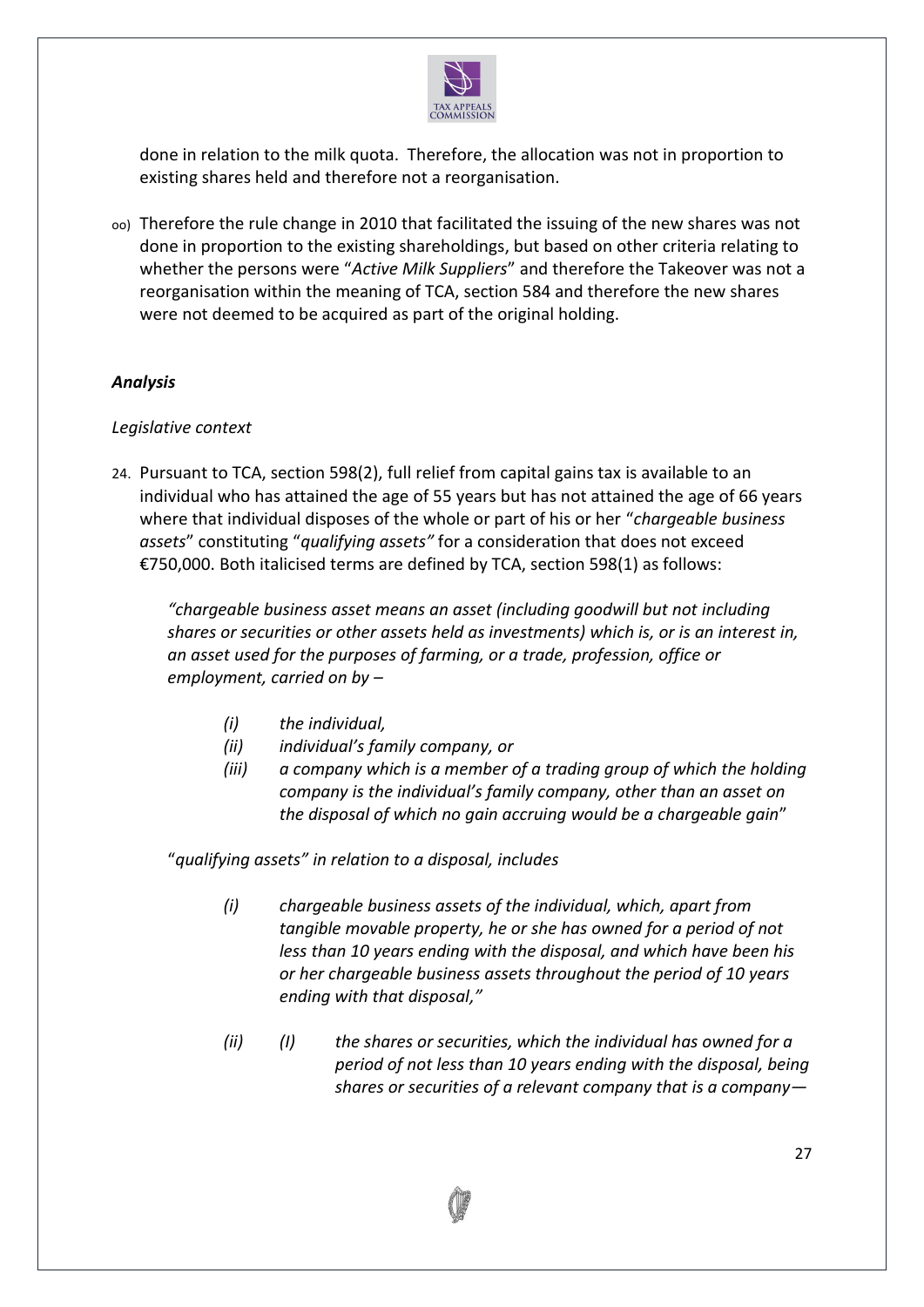

- *(A) which has been a trading company, or a farming company, and the individual's family company, or*
- *(B) which has been a member of a trading group, of which the holding company is the individual's family company,*

*during a period of not less than 10 years ending with the disposal and the individual has been a working director of the relevant company for a period of not less than 10 years during which period he or she has been a fulltime working director of the relevant company for a period of not less than 5 years, and*

*….."*

25. In this context, the substantive issue in this appeal is whether the Shares were "*qualifying assets*" thereby entitling the Appellant to full relief on the disposal proceeds of **€ Amount Redacted**.

## *Overview*

- 26. The evidence of of Mr Myers confirmed that the introduction of the milk quota system in 1983 was a "*game changer*". As such, the Appellant inherited the Shares in **Year Redacted** when the milk quota was in force. Therefore, since the Appellant's ownership of the Shares, the undertaking to purchase milk was governed by the milk quota system and not by virtue of any entitlement attributable to the Shares. As a consequence, the holding of the Shares did not provide any guarantee of a market for the Appellant's milk supplies.
- 27. It is also relevant that while Rule 6 of the Amended Consolidated Rules required Newmarket to "*accept from every member having milk to sell all the milk the produce of any cow or cows kept grazed on any lands within the area defined",* there was no rule preventing Newmarket from accepting milk of non-members.
- 28. It is clear from the factual background and the evidence adduced that some Members were supplying milk to Newmarket as "*Active Milk Suppliers*" and only became members of Newmarket after the amendment to the Rules and in advance of the Takeover on 22nd October 2010. It is also clear that in 2010, no additional shares issued to members who were not supplying milk to Newmarket as "*Active Milk Suppliers*". Therefore, the additional share allocation in 2010 was only made to "*Active Milk Suppliers*" irrespective of whether they were members of Newmarket.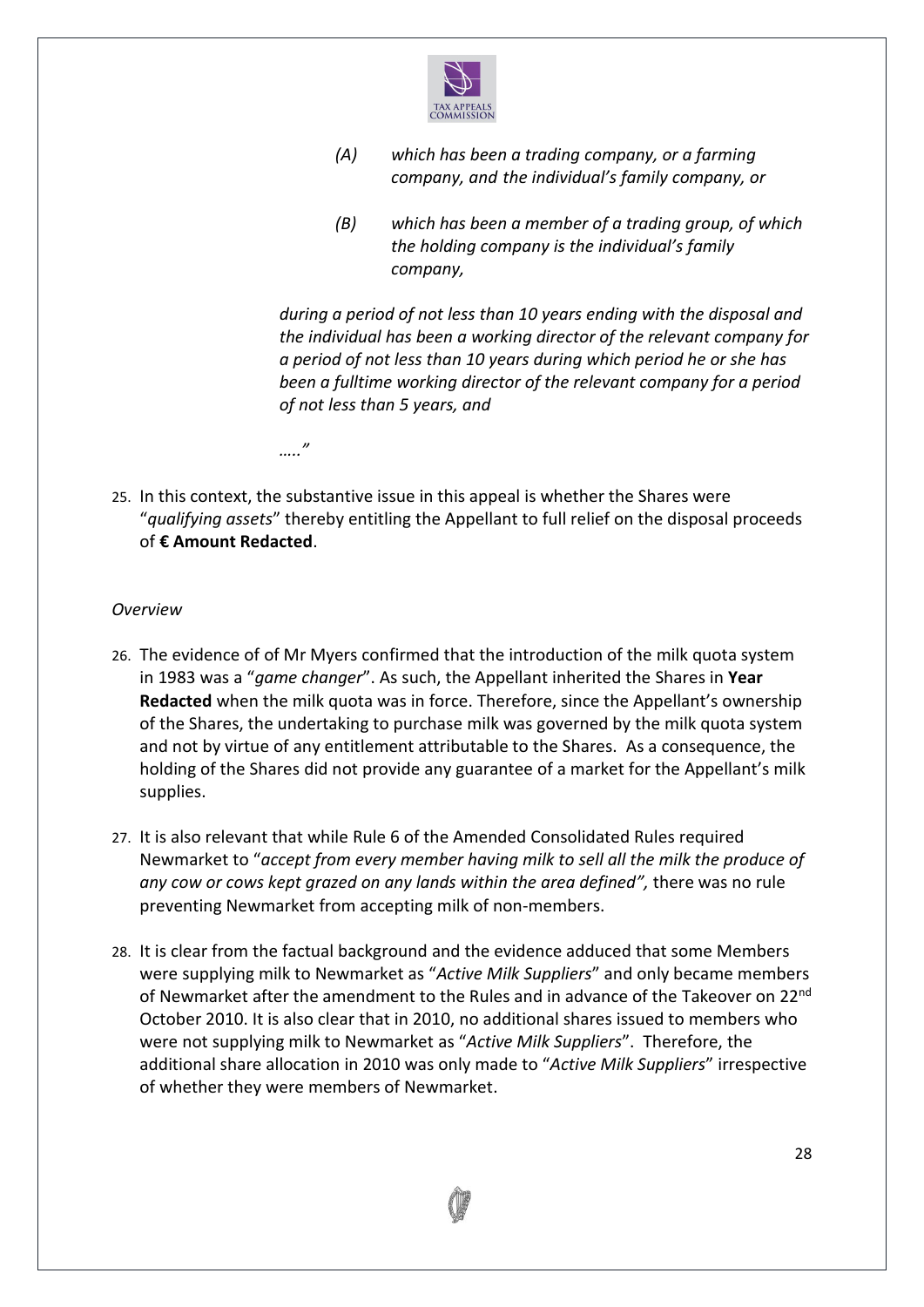

# *Burden of Proof*

29. In *Menolly Homes Ltd v Appeal Commissioners and another,* [2010] IEHC 49, Charleton J. confirmed that the burden of proof in relation to a tax appeal where at paragraph 22 he said:

"*The burden of proof in this appeal process is, as in all taxation appeals, on the taxpayer. This is not a plenary civil hearing. It is an enquiry by the Appeal Commissioners as to whether the taxpayer has shown that the relevant tax is not payable.*"

30. However contrary to that obligation, the Appellant failed to provide any evidence that the Shares constituted a licence to sell milk or indeed that the Shares provided a guarantee for the sale of his milk to Newmarket. Furthermore, the Appellant gave no evidence that the Shares were used by him "*for the purposes of farming*".

## *Shares*

31. In accordance with settled law, a share in a company comprises a bundle of rights that includes the right to notice, attendance and vote at general meetings, the right to dividends and the right to the distribution on a winding up. Other than such rights, there was no evidence that the Shares were a licence to sell or indeed that there was a guarantee of a market for milk inherent in the Shares from the time the Appellant became a member of Newmarket in 1988.

## *Chargeable Business Asset*

- 32. A '*chargeable business asset*' is an asset that includes "*goodwill"* but excludes "*shares or securities or other assets held as investments*." In accordance with settled law, specifically the view espoused by Egan J. in *Cork Co Council v Whillock* [1993] 1 I.R. 231 at page 239, it is not permissible to delete or ignore words when interpreting a statute. It is therefore clear from the definition of '*chargeable business asset'* that the word "*or*" is used repeatedly as a disjunctive, so that each classification of asset comprising "*shares or securities or other assets held as investments*" must be considered separately.
- 33. Therefore, contrary to the Appellant's submission, the exclusion of "*shares*" as a "*chargeable business asset*" is not limited to assets which are held as investments to the extent that "*shares or securities"* are itemised examples. Therefore*,* the asset classification *"shares"* is specifically excluded as a category of asset and falls outside the definition of "*chargeable business asset".*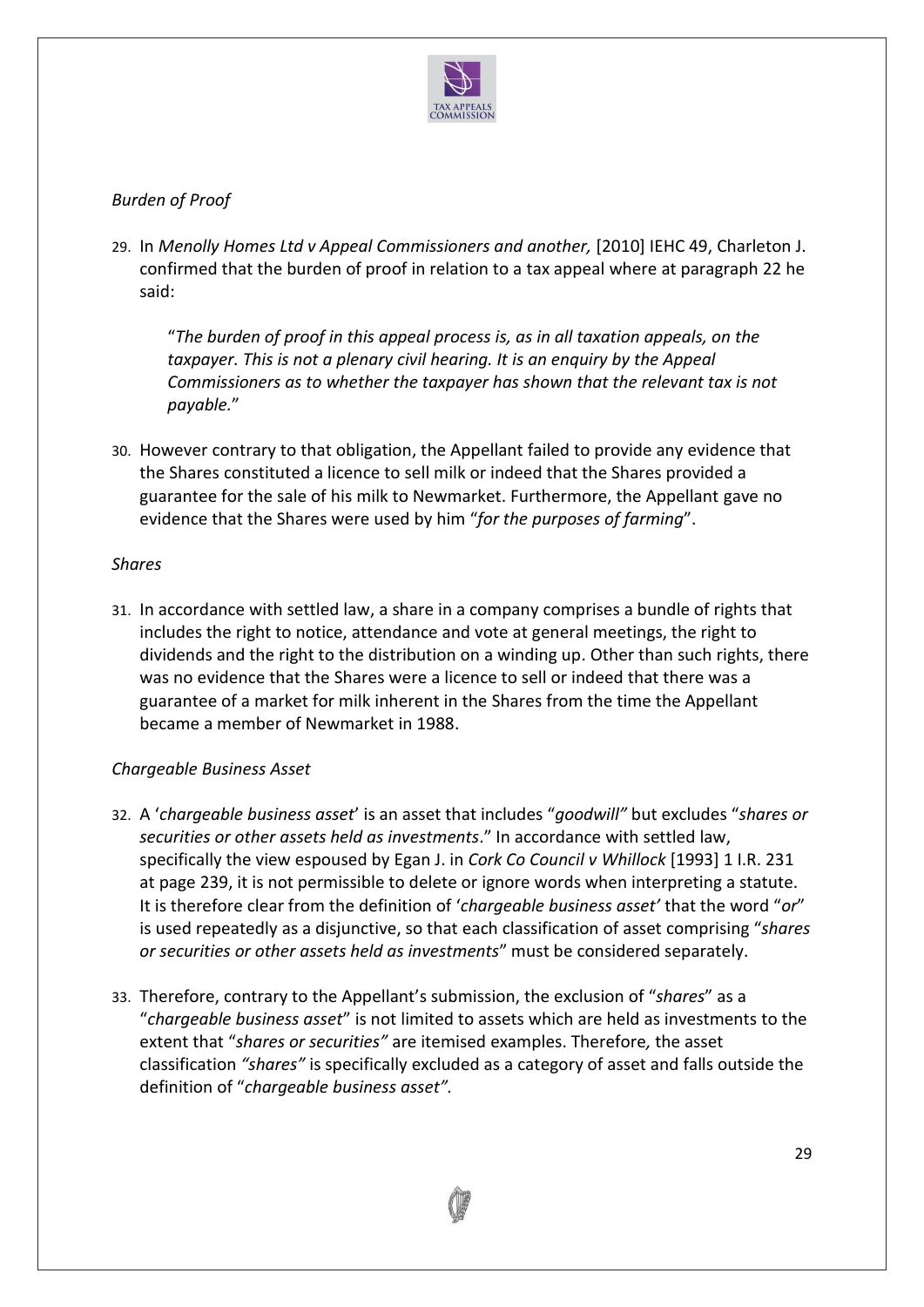

34. My view is also confirmed by *Durant* when the FTT, in considering the equivalent relief in the UK Capital Gains Tax Act, concluded that the phrase "*shares or securities or other assets held as investments*" should be read disjunctively and concluded at page 149:

*"The use of the disjunctive 'or' is a compelling obstacle to the reading for which the taxpayer contends. Indeed, if the taxpayer were right one might wonder why the draftsman did not define 'chargeable business asset' as 'an asset (including goodwill but excluding assets held as investments)'. The fact that the draftsman did not so define 'chargeable business asset' lends support to the Crown's first submission which I accept. I hold that the taxpayer's shares in the service company are not 'chargeable business assets'."*

- 35. Furthermore while "*shares*" do not fall within the definition of "*chargeable business asset*", the Relief may still be available under the category of "*qualifying assets"*. For the Relief to apply to the disposal of shares as "*qualifying assets*", it is necessary that the shares be held in a trading or farming company comprising the individual's family company, during a period of not less than 10 years ending on the date of disposal. Moreover, in any such case, the individual must have been a working director of the company for a period of not less than 10 years during which he/she has been a full-time working director for not less than 5 years.
- 36. Therefore, in light of the specifically prescribed statutory classifications and distinctions between "*chargeable business asset"* and "*qualifying assets"*, I am of the view that it could not be the intention of the Oireachtas to allow an unrestrained meaning of the definition of "*chargeable business asset*" while at the same time imposing very prescriptive conditions on the type of shares to be classified as "*qualifying assets*".
- 37. Finally, the interpretation of a statute as espoused by Kennedy J. in *Bookfinder*s at paragraph 75, confirmed that the principle against doubtful penalisation only applies if there is an ambiguity and if all the other statutory rules of interpretation have failed. However, recourse to such a principle does not apply in this appeal as there is no ambiguity in the interpretation of the wording "*shares or securities or other assets held as investments*".

## *Use*

38. The entitlement to the Relief requires that the Shares be "*used for the purposes of farming".* The Oxford English Dictionary definition of the meaning of the word "*use*" means to "*do something with an object or adopt a method in order to achieve a purpose or consume all of something".*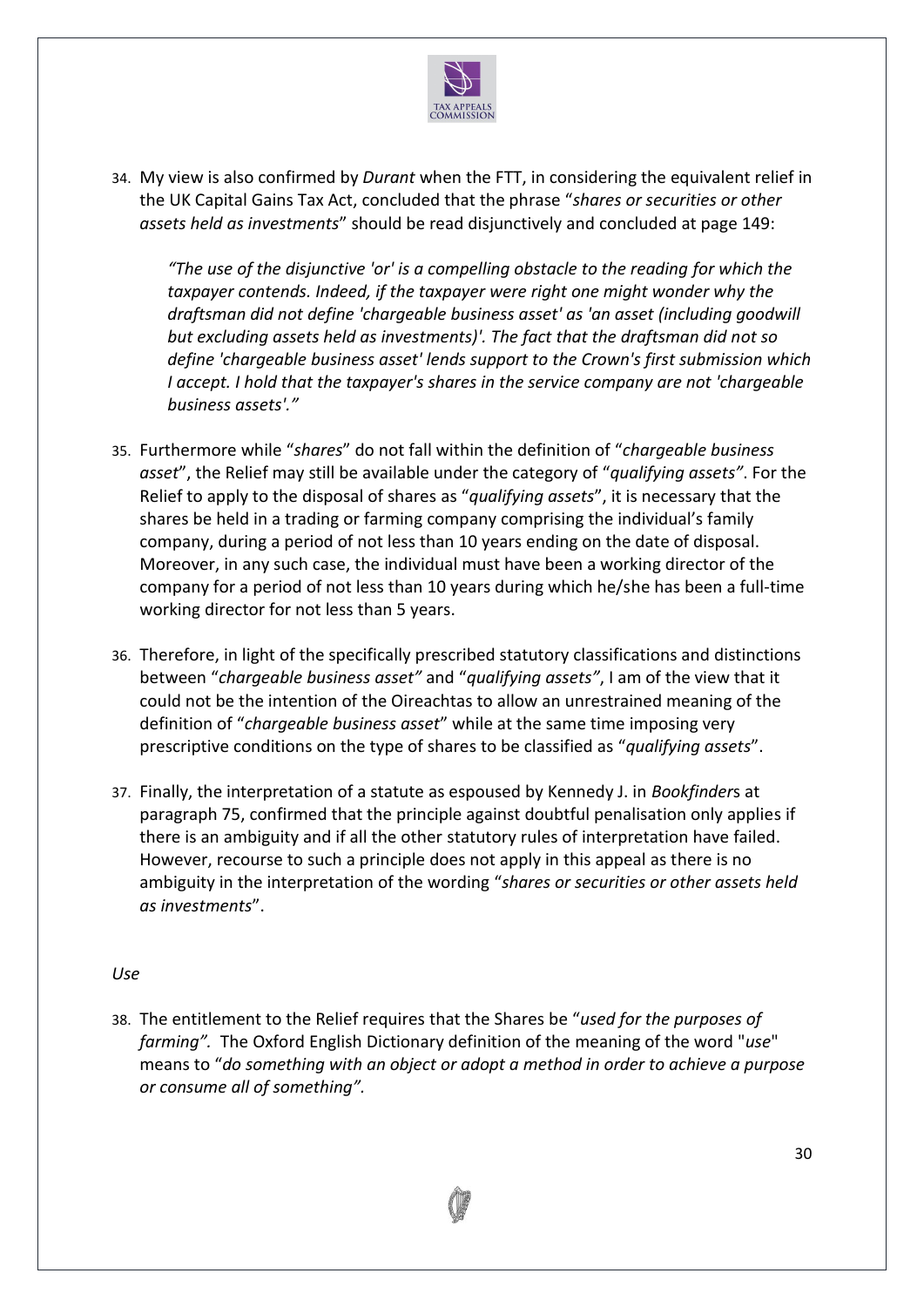

39. As noted above, there was no evidence that there was any use of the Shares by the Appellant "*for the purposes of farming*". Furthermore, no evidence was given in relation to the question of investment or that there was any benefit inherent in the Shares. As can be discerned from the definition above, "*use*" is an active word and therefore the holding of the Shares was a passive activity.

## *Reorganisation*

40. In the UK case of *Dunstan v Young Austen Limited* (1989) STC 69 it was held that for the purposes of the reorganisation relief pursuant to TCA, section 584(1), it is necessary that new shares be issued to existing shareholders and in proportion to their existing holdings. However, in this appeal, it is clear from the evidence adduced that prior to the Takeover by Kerry, some of the exiting members of Newmarket did not receive any shares whereas other individuals acquired shares in their capacity as "*Active Milk Suppliers*" notwithstanding that they had not previously held shares in Newmarket. It is therefore clear that the acquisition of **Amount Redacted** shares in October 2010 was not part of a reorganisation in accordance with the principles espoused by Balcombe J. in *Dunstan*.

## **Determination**

- 41. Based on a consideration of the evidence and the submissions, I have found that the Appellant is not entitled to the refund of capital gains tax paid in 2010 on the basis that:
	- a) A '*chargeable business asset*' used for the purposes of farming includes "*goodwill"*  but excludes "*shares or securities or other assets held as investments*." In accordance with settled law, it is not permissible to delete or ignore words when interpreting a statute. It is therefore clear from the definition of '*chargeable business asset'* that the word "*or*" is used repeatedly as a disjunctive, so that each classification of asset is a separate matter requiring separate consideration. As such a disjunctive cannot be ignored, its use must be reflected in the interpretation. Accordingly, the only interpretation of the provision which gives meaning and context to the word "*shares"* is one that distinguishes "*shares*" from the meaning of "*or other assets held as investments*" irrespective of whether the "*shares*" were held as investment or otherwise. Therefore, the asset classification *"shares"* is specifically excluded as a category of asset and falls outside the definition of "*chargeable business asset".*
	- b) While the disposal of shares qualifies for the Relief as "*qualifying assets*" in certain statutorily prescribed situations, none of those conditions have been satisfied by the Appellant.